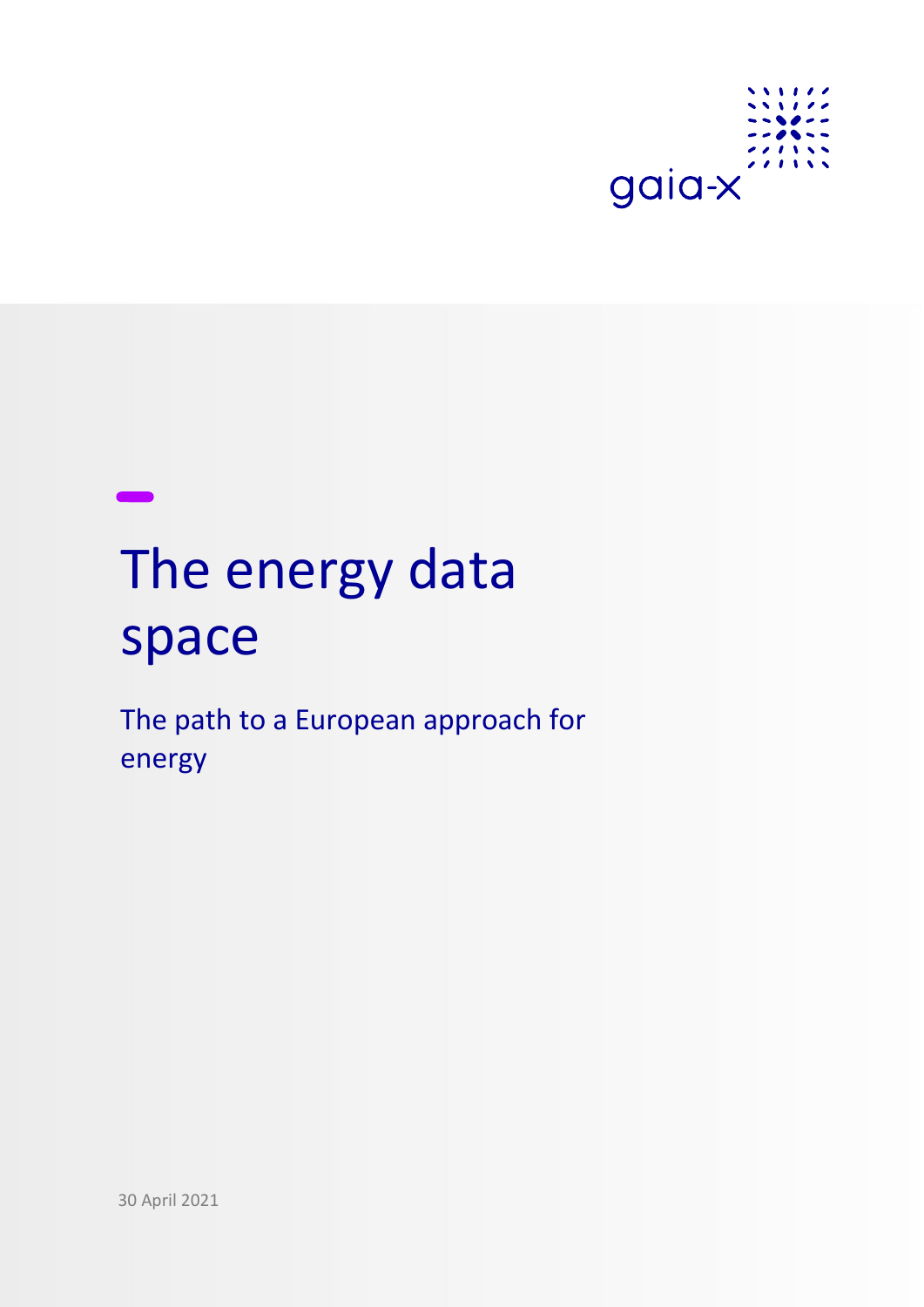

# **Contents**

| $\mathbf{1}$ |     |                                                                                      |                                                                                       |  |  |  |  |  |
|--------------|-----|--------------------------------------------------------------------------------------|---------------------------------------------------------------------------------------|--|--|--|--|--|
| 2            |     |                                                                                      | Challenges addressed for the energy data space in context of GAIA-X3                  |  |  |  |  |  |
| 3            |     | Solution: Data space description in a holistic view - detailed view on the endeavor4 |                                                                                       |  |  |  |  |  |
|              | 3.1 |                                                                                      |                                                                                       |  |  |  |  |  |
|              | 3.2 |                                                                                      |                                                                                       |  |  |  |  |  |
|              |     | 3.2.1                                                                                |                                                                                       |  |  |  |  |  |
|              |     | 3.2.2                                                                                |                                                                                       |  |  |  |  |  |
|              |     | 3.2.3                                                                                |                                                                                       |  |  |  |  |  |
|              | 3.3 |                                                                                      |                                                                                       |  |  |  |  |  |
|              |     | 3.3.1                                                                                | Nuclear - Day-to-day collaboration capabilities within Gifen 10                       |  |  |  |  |  |
|              |     | 3.3.2<br>services                                                                    | Nuclear - industry observatory: capabilities mapping & related data analytic<br>11    |  |  |  |  |  |
|              |     | 3.3.3                                                                                |                                                                                       |  |  |  |  |  |
|              |     | 3.3.4                                                                                |                                                                                       |  |  |  |  |  |
|              | 3.4 |                                                                                      |                                                                                       |  |  |  |  |  |
|              |     | 3.4.1                                                                                |                                                                                       |  |  |  |  |  |
|              |     | 3.4.2                                                                                |                                                                                       |  |  |  |  |  |
|              |     | 3.4.3                                                                                |                                                                                       |  |  |  |  |  |
|              | 3.5 |                                                                                      |                                                                                       |  |  |  |  |  |
|              |     | 3.5.1                                                                                | Energy efficiency - Energy renovation: map building potential for renovation16        |  |  |  |  |  |
|              | 3.6 |                                                                                      |                                                                                       |  |  |  |  |  |
|              |     | 3.6.1                                                                                |                                                                                       |  |  |  |  |  |
|              |     | 3.6.2                                                                                |                                                                                       |  |  |  |  |  |
|              |     | 3.6.3                                                                                |                                                                                       |  |  |  |  |  |
|              | 3.7 |                                                                                      |                                                                                       |  |  |  |  |  |
|              |     | 3.7.1                                                                                | Local communities - Local communities of energy setting up and decentralization<br>20 |  |  |  |  |  |
|              |     | 3.7.2                                                                                | Local communities - Stadtwerke/local open data for business models 21                 |  |  |  |  |  |
|              | 3.8 |                                                                                      |                                                                                       |  |  |  |  |  |
|              |     | 3.8.1                                                                                |                                                                                       |  |  |  |  |  |
|              |     | 3.8.2                                                                                |                                                                                       |  |  |  |  |  |
|              |     | 3.8.3                                                                                | Networks - Real-time data for EaaS market design cross-border24                       |  |  |  |  |  |
|              |     | 3.8.4                                                                                | Networks - Congestion management through TSO-DSO traffic light 25                     |  |  |  |  |  |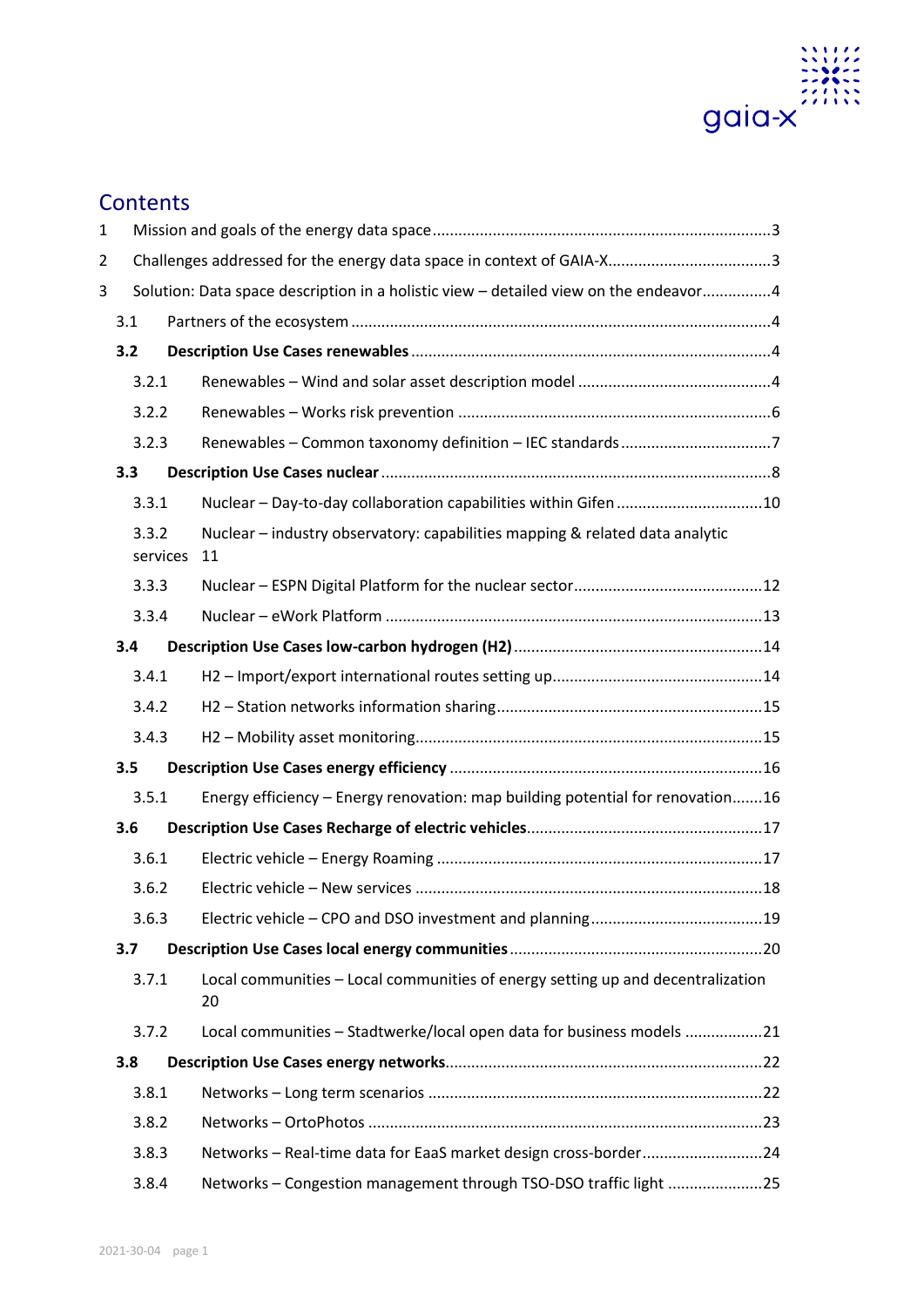

|   | 3.8.5  |  | Networks - Cross-TSO failure or labelled image database for predictive            |  |
|---|--------|--|-----------------------------------------------------------------------------------|--|
|   |        |  |                                                                                   |  |
|   | 3.8.6  |  |                                                                                   |  |
|   | 3.9    |  |                                                                                   |  |
|   | 3.9.1  |  |                                                                                   |  |
|   | 3.9.2  |  | Compliance and traceability - Infrastructure data for new business models29       |  |
|   | 3.9.3  |  | Compliance and traceability - Existing standards integration to GAIA-X30          |  |
|   | 3.9.4  |  |                                                                                   |  |
|   | 3.10   |  |                                                                                   |  |
|   | 3.10.1 |  |                                                                                   |  |
|   | 3.10.2 |  |                                                                                   |  |
|   | 3.10.3 |  |                                                                                   |  |
|   | 3.10.4 |  |                                                                                   |  |
|   | 3.10.5 |  | Needed component certification from the GAIA-X federation services33              |  |
| 4 |        |  |                                                                                   |  |
|   | 4.1    |  |                                                                                   |  |
|   | 4.2    |  |                                                                                   |  |
|   | 4.3    |  | Mid-term benefits (2022-2023) building on already-launched or soon-to-be-launched |  |
|   | 4.4    |  | Long-term benefits requiring significant investments on the 2021-2025 period35    |  |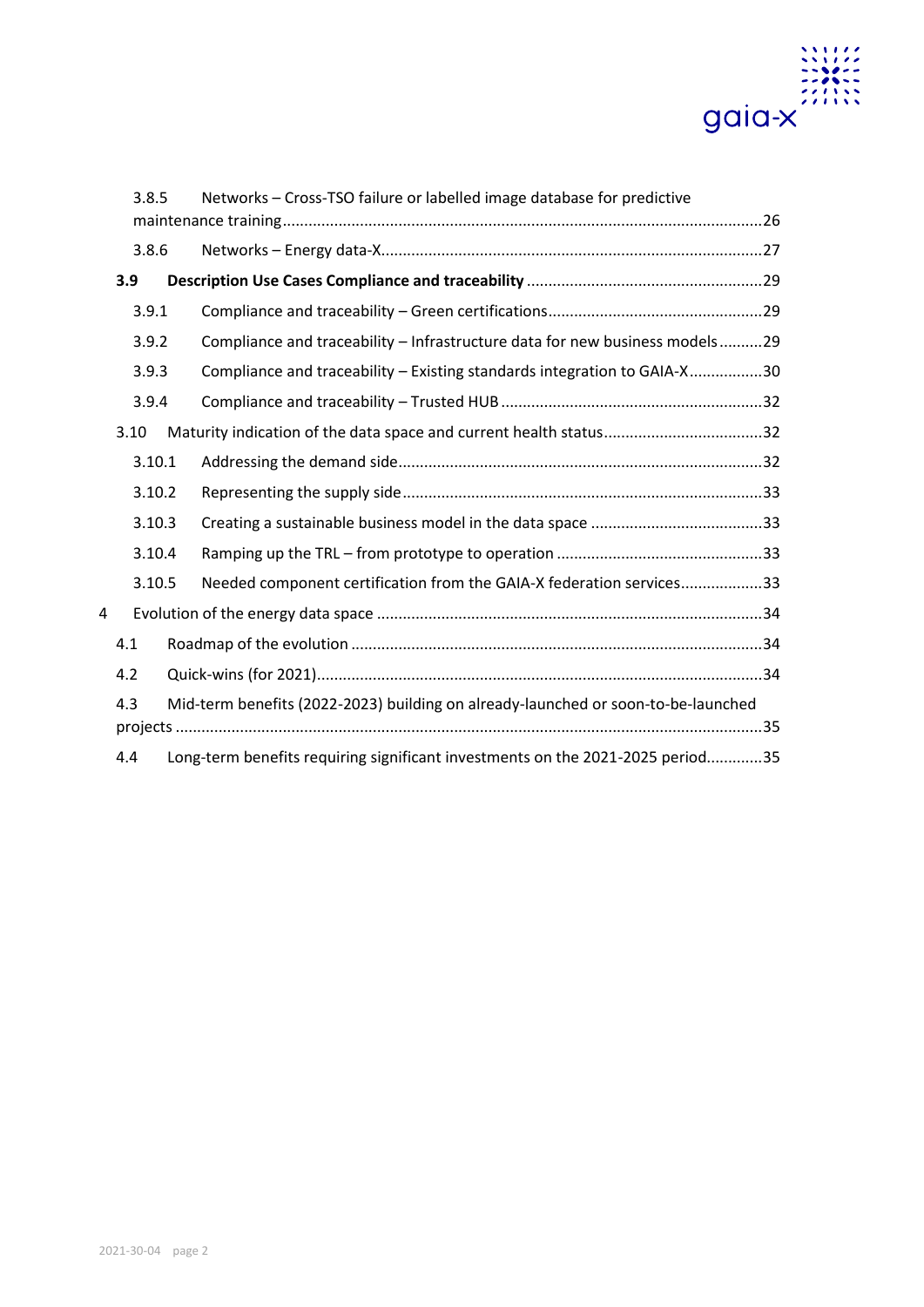

# <span id="page-3-0"></span>1 Mission and goals of the energy data space

The goals of the energy data space are:

- **-** To support and accelerate the energy transition in Europe;
- **-** To develop businesses at European and worldwide scales;
- **-** To provide new services to European citizens, taking advantage of GAIA-X infrastructure, data protection services and associated value allowed by these services.

## **The GAIA-X contribution to the Energy Domain**

Energy European stakeholders expect strong business benefits and joint tangible outcomes from the creation of the GAIA-X ecosystem. We actively support the emergence of federated services and data platforms that create value and opportunities for all businesses – and ultimately for European citizens.

Through the GAIA-X initiative, we – at last – foresee a tangible and close way forward to easily build, assemble and use trusted and value-creating cloud services, as well as create new products/services and foster new business models that are compliant "by design" with European regulations and values. For that reason, it is not only about the data but also the opportunity to build a strong European digital system layer on top of the existing energy system layer which should be seamlessly coupled.

## **Added value to the whole energy value chain**

Thanks to data-driven solutions, the energy data space aims to help manage the transition towards decarbonized energy and carbon neutrality. Other objectives are to enable energy efficiency and sector coupling (green energy fluids, integration of mobility and building/heating systems...), and also enable more flexibility and renewable energy integration into the European electric system. Within GAIA-X, energy stakeholders will foster European energy system optimization and competitiveness. The European ecosystem is being identified and organized to design relevant use cases on national and cross-border scales: the governance within this ecosystem needs to be clear to ease and accelerate the energy sector digitalization and its adoption. Thanks to data-sharing possibilities between stakeholders, valuable use cases will be addressed so that new services for European citizens and companies can be deployed.

# <span id="page-3-1"></span>2 Challenges addressed for the energy data space in context of GAIA-X

Addressing these use cases requires cross-border common data knowledge representations, semantic data models, data collection and sharing data capabilities. Accessing data in trusted and collaborative cloud infrastructures is compulsory to provide comprehensive offerings under high security standards. The GAIA-X strategy of enabling access to aggregated, federated and interoperable trusted cloud services and AI services through the setting of common policy rules will ensure data, data knowledge representation and services protection, but also interoperability and portability. These are crucial to reinforce trust and transparency in order to scale, digitalize and provide new services at a European level. Moreover, there is a need to have realtime data exchange in order to improve the system flexibility and leverage the electrification of the system.

Since highly secured data will be processed in the energy data space, dataspace stakeholders will be very sensitive to providers with highly secured standards: labelled GAIA-X.

The challenge is also on governance and organization. Big energy companies – some of them being great competitors – are joining their efforts to provide to their national and cross-border customers new services that will help business growth, social improvement and carbon neutrality reach.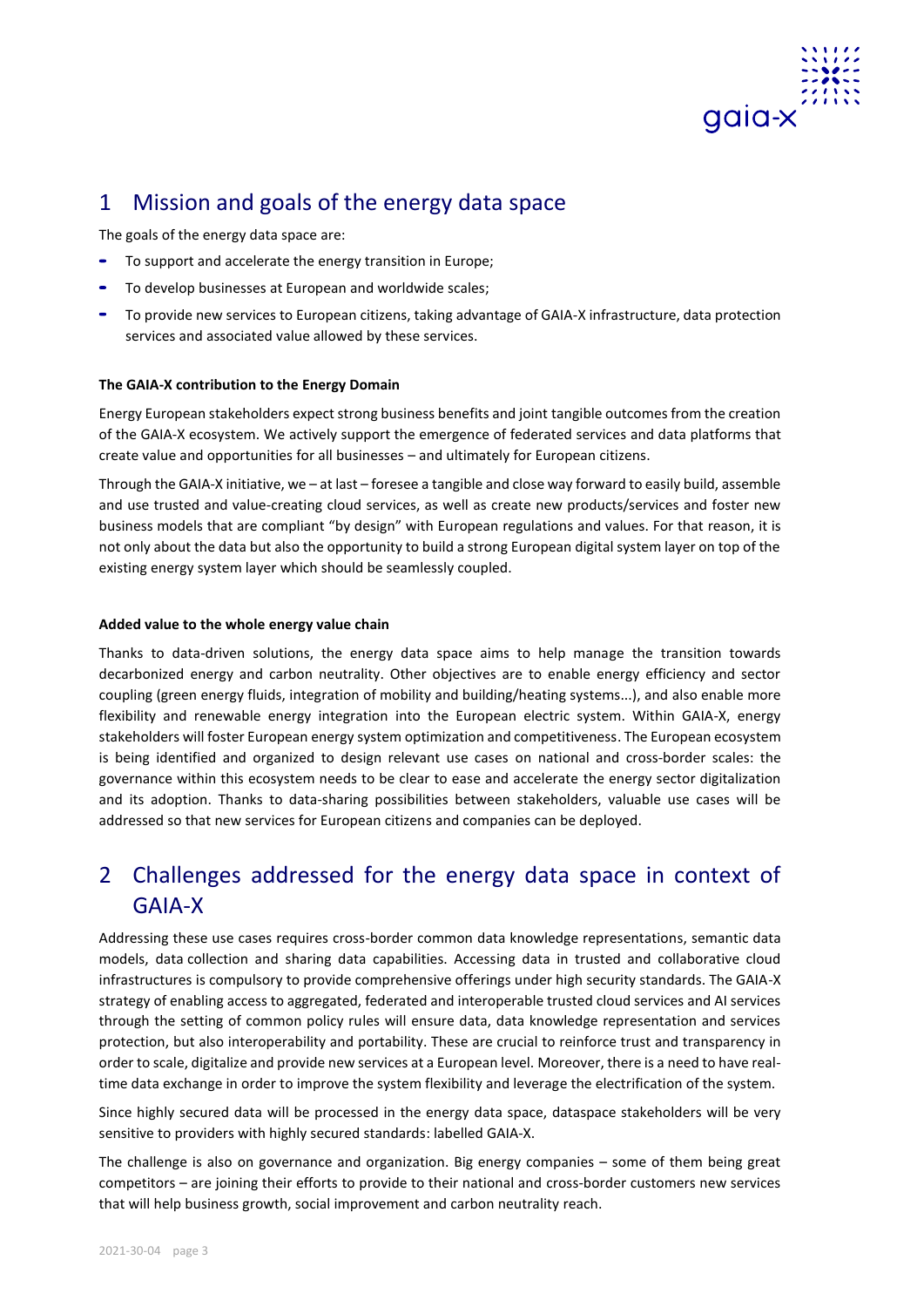

Large amounts of heterogeneous data can be gathered to address the most valuable use cases, therefore, the whole value chain must participate to this joint effort:

- **-** Energy providers: for the production and storage of energy for all the different kinds of decarbonized energies, energy efficiency and new services;
- **-** Contractors, partners and engineering service providers: all companies and partners to improve energy production and engineering;
- **-** Gas, power and heat network operators (DSO/TSO/Stadtwerke (engl. Municipal utilities in Germany): with energy transportation and distribution data;
- **-** Aggregators: collecting and packaging data to provide it to consumers;
- **-** Energy consumers, as households, local collectivities, industrials (smart metering data...);
- **-** EV station managers: with vehicle and charging stations data;
- **-** Safety and certification bodies: with safety and certification data;
- **-** Open services: with public maps, meteorological, city or transport data.

# <span id="page-4-0"></span>3 Solution: Data space description in a holistic view – detailed view on the endeavor

## <span id="page-4-1"></span>3.1 Partners of the ecosystem

There is already a broad representation of Energy Companies in the data space, from all around Europe, especially from Germany, Belgium and France. These companies represent all segments of the energy value chain. They are already able to develop Smart Services (AI, IOT, Machin Learning, Blockchain…) and to integrate suppliers to develop these services. And they are supported by academic and technological partners.

## <span id="page-4-2"></span>**3.2 Description Use Cases renewables**

## <span id="page-4-3"></span>3.2.1 Renewables – Wind and solar asset description model

## **Solution**

The wind and solar description model is the digital backbone to federate all the businesses and its ecosystem around one single source of truth from "DESIGN, MODIFICATION to others REFRESHMENT". This structured, agnostic asset management description support business process orchestration in a context of new business model refocused on growth of decentralized and distributed energy and carbon neutrality "as a service".

Asset Data Management and valorization lay on a change in paradigm which needs to consider specificities of the data and the complexities of the life-cycle management:

- **-** different technologies offered by equipment manufacturers: Vestas, Siemens, etc.,
- **-** diversity of contracts with equipment manufacturers, data providers,
- **-** strong commitment to third parties on the performance rate of turbines,
- **-** large volume of data, inconsistency making it impossible to share the results and use them (interoperability),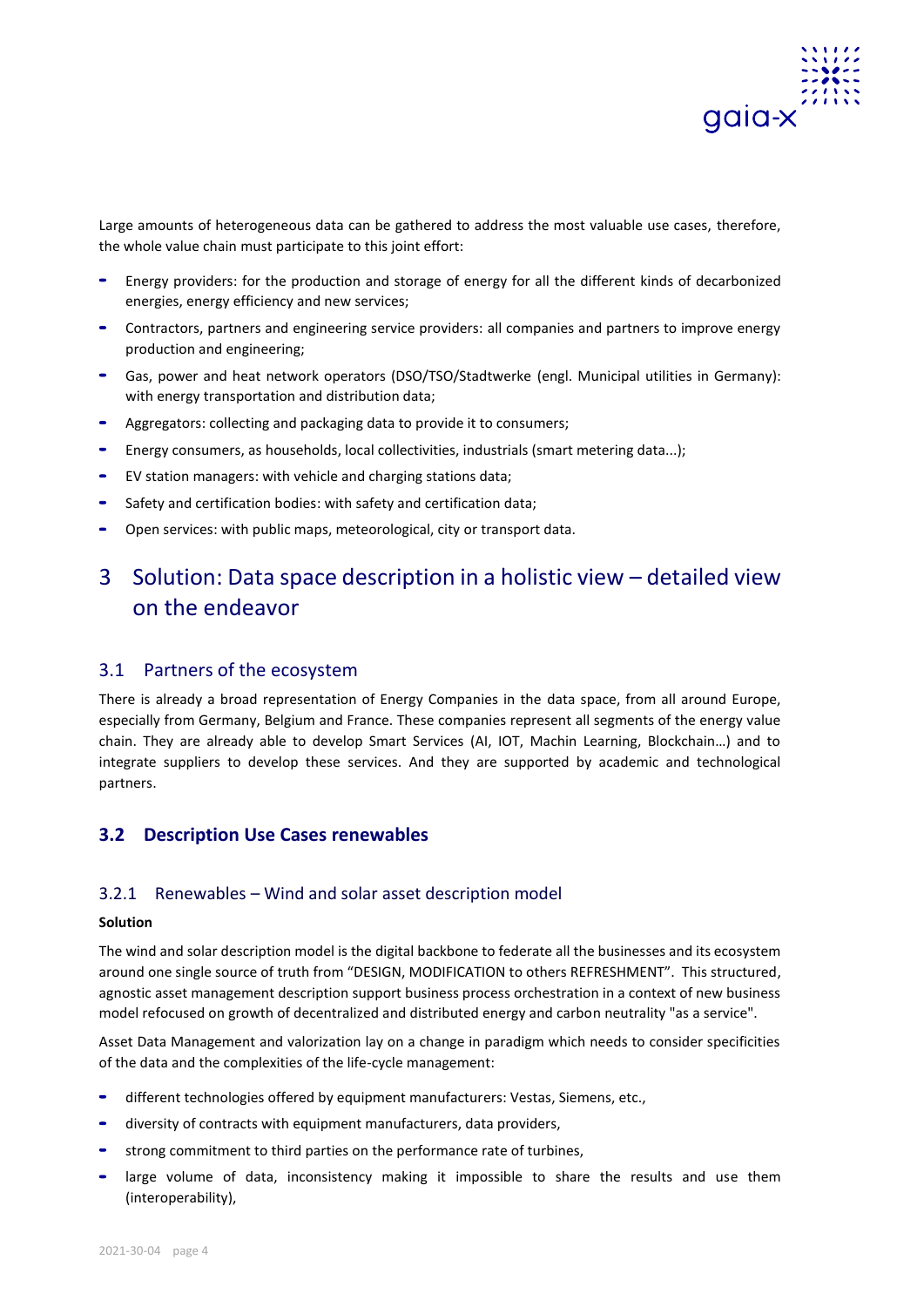

**-** difficulties accessing data from some farms, …

The theorical modeling of assets is a new paradigm all along their lifecycle, enabling to link the two "worlds" as build and operate. Take some following examples to support this new paradigm:

- **-** The development of the renewable assets should define precisely and realistically the layout from trusted and updated technical information. With such asset configuration management, scenario can be defined, simulated by modifying, combining design parameters, analyzing components and their assembly to understand and assess the impact of any exogenous effect implied by layout constraints and changes to any layout.
- **-** Thus, it is easier to consider the as-built model and update the final implementation file (Dossiers Ouvrages Executés, DOE), including underground networks and turbines.
- **-** This asset modeling is key to compare the asset production between sites.
- **-** This framework enables to understand how farms are operated and the root cause of observed discrepancies.
- **-** This framework enables to calibrate the operational team on site to better regulate and organize technicians 'activities according to travel times.

This framework is a new asset centric form of shared master data. Each equipment is linked to a model (technical description of the assets included components, physical model, localisation… as metadata) to ensure coherence and value of data with a "single point of truth" access.

It lays foundations for a Virtual Plant, ensuring continuity of data all along the lifecycle and sharing in ecosystems to drive both traditional and disruptive new business models.

#### **Problem solved**

When it comes to manage efficiently and effectively the renewable assets and all the O&M actions for the different actors (Manufacturers, Owners, Developers, Operators, ...), the difficulties to access to data exploitable in a cross functional way by these different profiles of actors and the different digital systems mobilized represents a real challenge.

Being able to share this same abstract representation of data for the Wind and Solar domain would allow a better understanding of the associated operations (asset management, RCA, Structural Analysis, Visual Inspection, monitoring ...) and an obvious improvement of the processes that mobilize the processing of this information.

The availability of standards (IEC 61400-25, etc.) provides a solid reference framework, but these are not transposed into semantic paradigms (ontology based), even if some initiatives exist in this transposition. (1)

## **Concrete benefits**

The asset description model is an opportunity to build comprehensive models, analytics frameworks and improve multiparty collaboration capabilities needed to support digital ecosystems. It is a backbone for renewables operator to ensure continuity of technical data all along the life cycle.

This "single point of truth" is a real accelerator for Greenfields and brownfields assets to deliver more safely, more quickly more efficiently (right the first time) and with a lower Total Cost of Ownership. It lays foundations of virtual plants with the following objectives: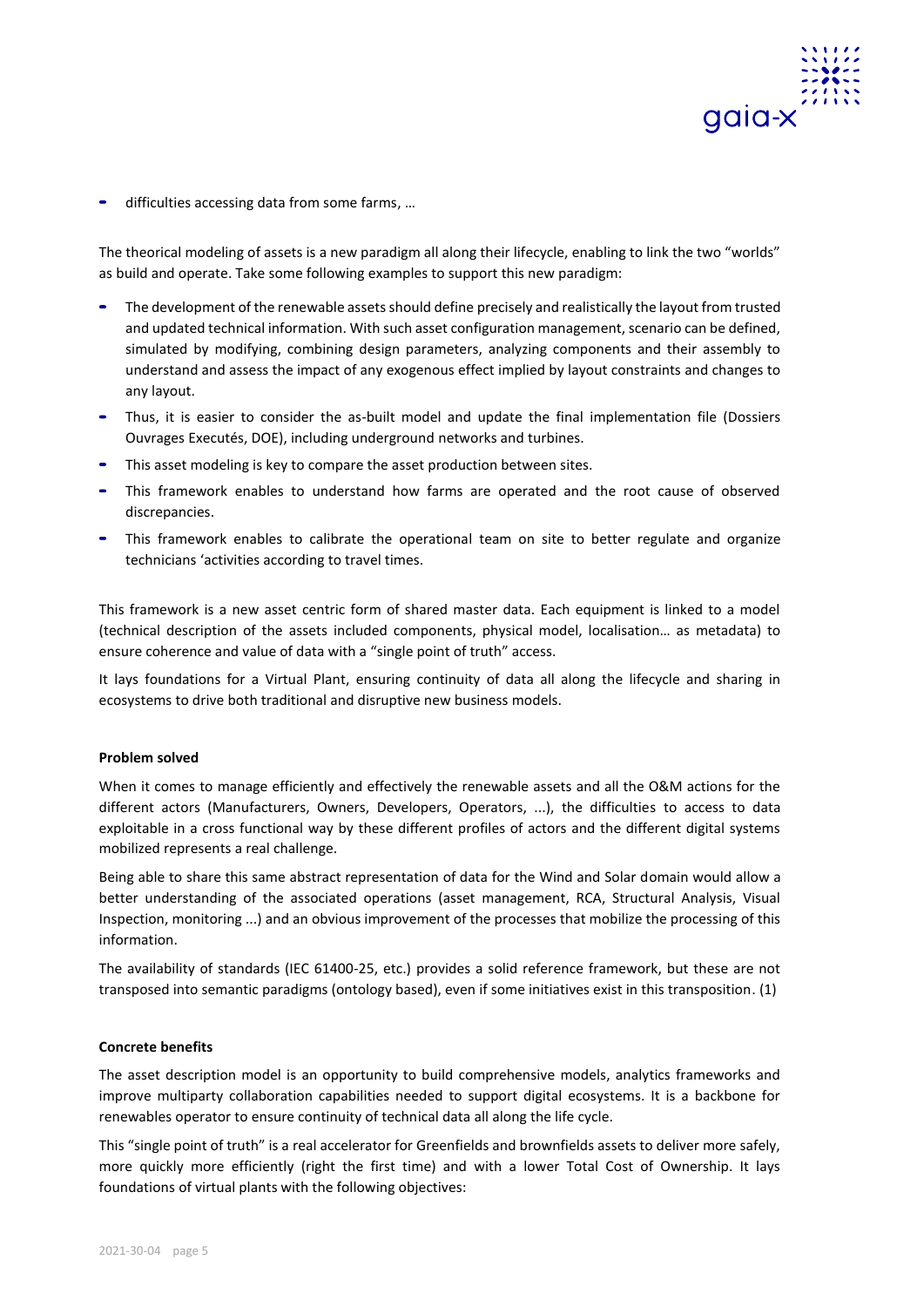

- **-** Projects designed right the 1st time, based on reliable & available data
- **-** Projects delivered for operations, in compliance with specifications
- **-** Enhanced preparation of interventions, using as operated configuration
- **-** Break organization and information systems silos. Each business receives accurate information across the world, which makes it easier to achieve the ambition. Ex: issuing an alert when a design change made in one area may have implications in another.

## <span id="page-6-0"></span>3.2.2 Renewables – Works risk prevention

Within the domain of safety management, it is common experience that the aim to provide a safe working environment for everyone who enters it, becomes more complex when different actors, belonging to different companies have to operate in the same industrial sites. The key aspects remain that is: sharing risk assessments that are up to date, identifying areas with potential hazards, anticipating what could happened and what to do, and making sure that the information is known and taken into consideration.

With a large number of industrial working places/situations for Solar, Wind or Hydro generation, with different hazards due to height, lifting, electricity, fire, pressure, … safety management is achieved by numerous dedicated works prevention plans that need to be setup after contracting the work. Before starting the works, a joint inspection must be organized that requires different data on the site and the work, the industrial team and the contractor's team. The efficiency of the plan that is produced depend on the experience on each side but also on the reliability with the exchanged data.

The difficulty to produce paper risk prevention plans for works in industrial environments, leads to the perception of bureaucracy instead of responsibility. New horizons open up by digitalizing the global process with a positive aim to improve the quality, to construct a stronger capacity of hazard identification and control.

## **Problem solved**

Industrial works generate different situations with a high level of risk. In France, an executive Decree (N° 92- 158) on specific health and security rules applying to the building, public works and water works sectors describes the required documents and steps that should be produced by the supplier. The key component is the risk prevention plan (RPP) which includes a mutual assessment of the risks.

Similar requirements exist among industries across EU, establishing, updating and reporting on works risk prevention requires a lot of coordination between the two parties and sometimes with the state. The information exchanged carries personal and commercial data.

Digitalizing the process in an extended Enterprise approach requires trustworthy data storage easily accessible to all kinds of companies -especially for different suppliers working on different industrial sites within the EU.

Different software packages are marketed, usually based on one industrial attempt to federate its suppliers. To go one step forward and gain time and efficiency and simplify the process, software solutions for works Risk prevention need a framework in order to develop new processes across the different stakeholders.

#### **Solution**

The Energy data space could accelerate the digitalization of the life cycle of risk prevention plans needed to fulfill EU/state requirements in terms of risk evaluation, risk reduction, works authorization.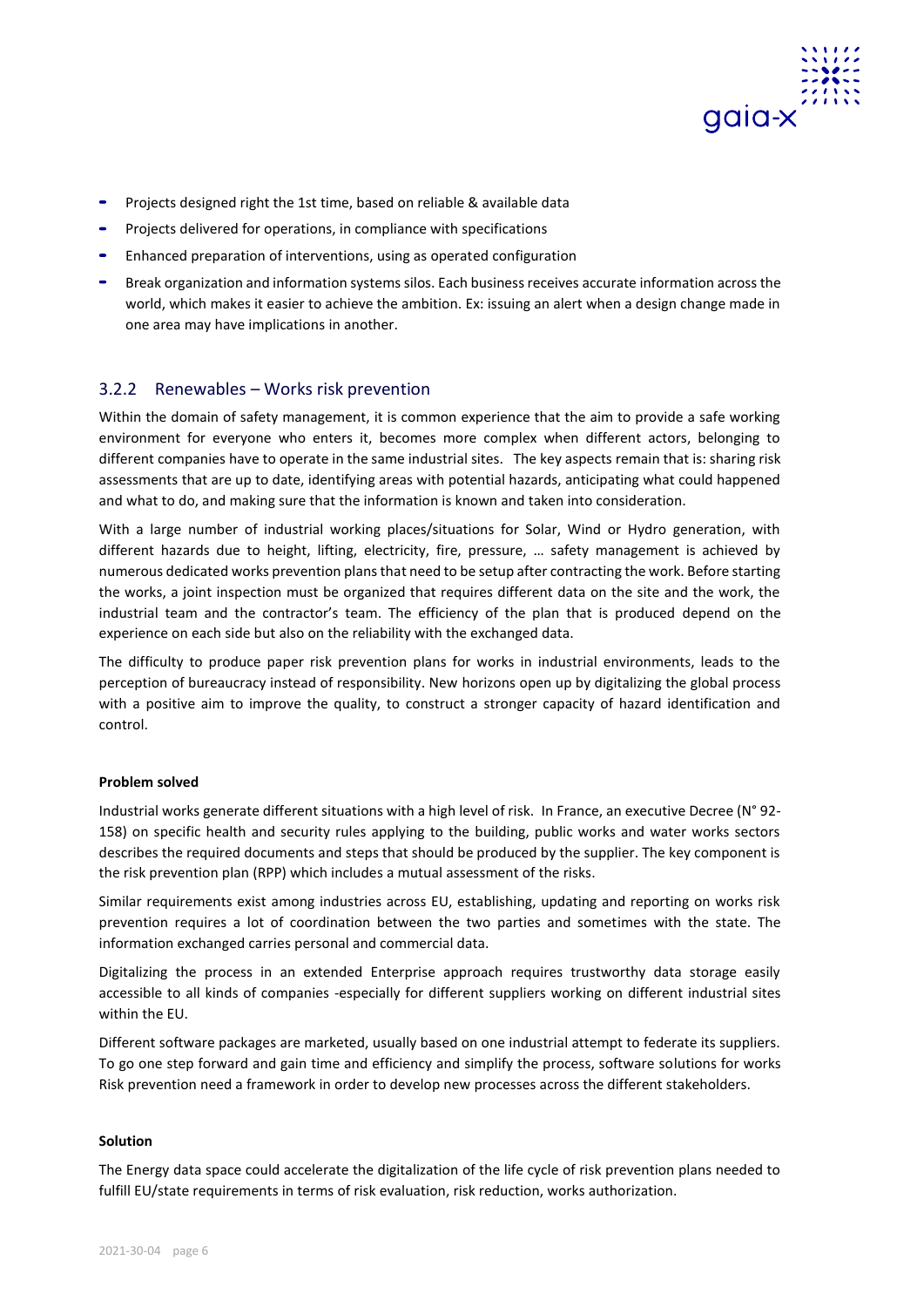

The contractor and the industry would share data between them and sometimes with the State through digital canals accessible on site and from their respective offices, each party, having access to a specific part of the information.

The Data Space will guarantee that personal/commercial/sensitive data can be processed and shared through different means of communication. It will offer facilities of integration with industrial IT systems as well as easy user interface for small companies.

## **Concrete benefits**

The main benefits are linked with the reuse of information describing work sites, risks, supplier's data saving time (finding easily existing information) and producing better quality data hence better risk assessment due to the increase of transparency obtained through the gain of control over data sharing.

To prove the value of a digitalizing the process, an experiment has been carried out on several HYDRO generation units using Software As a Service with storing data on a small cloud provider. The analysis shows that with 15 000 prevention plans per year on Hydro generation works, EDF has the forecast of a large saving per year (over 500k€) on Hydro Maintenance. The Data Space is a compulsory service for the success of such a project.

The benefits at a large scale would provide gain for suppliers as well as industrial actors. In result, less bureaucracy and more responsibility that will accompany a growing approach over risk management.

## **Questions/Answers identified at this stage:**

- **-** How can actual software/cloud providers involved in Risk management become a validated GAIA X provider? A proof of Value could be carried out at a small scale in order to illustrate how complicated it would be for a given solution to become compliant. An existing Cloud provider (already ISO 27001 and qualified for Health Data Storage) could join GAIA-X AISBL and an existing software provider would implement the needed federation services
- **-** How can I impose the use of the Data Space Energy to my suppliers? Gradually suppliers will identify the benefits for themselves and will choose to comply. Before that stage it will be possible to take into account the added value, like respecting the semantic catalog, when contracting the works. Data Space Energy requirements would be added to the purchase process.
- **-** How can I buy such a service do I need to have many solutions in order to establish a competitive bidding? In order to setup a solution to carry out the Proof of Value, an innovation contract will be used through a consortium of industrials ready to make use of the solution on a number of works within a definite period. This will enable suppliers, large or small, to use the solution with no extra cost.

## <span id="page-7-0"></span>3.2.3 Renewables – Common taxonomy definition – IEC standards

## **Solution**

The objective is to propose an approach and associated services that would allow to do a job or even to provide automatic alignment systems between different information models. For this purpose, we seek to align existing models across sectors and to find transversal vectors of common information model (e.g. CIM, ...) combined with the use of ontology building approaches. Considering the other GAIAX CUs and focusing on transposing these CUs for the renewable sector in a CTD (Common Taxonomy Definition) would allow to link and valorize the standards around the standard description of use cases, Role Model, Canonical Data Model(s) or even architectures for the energy value chain such as SGAM (Smart Grid Architecture Model).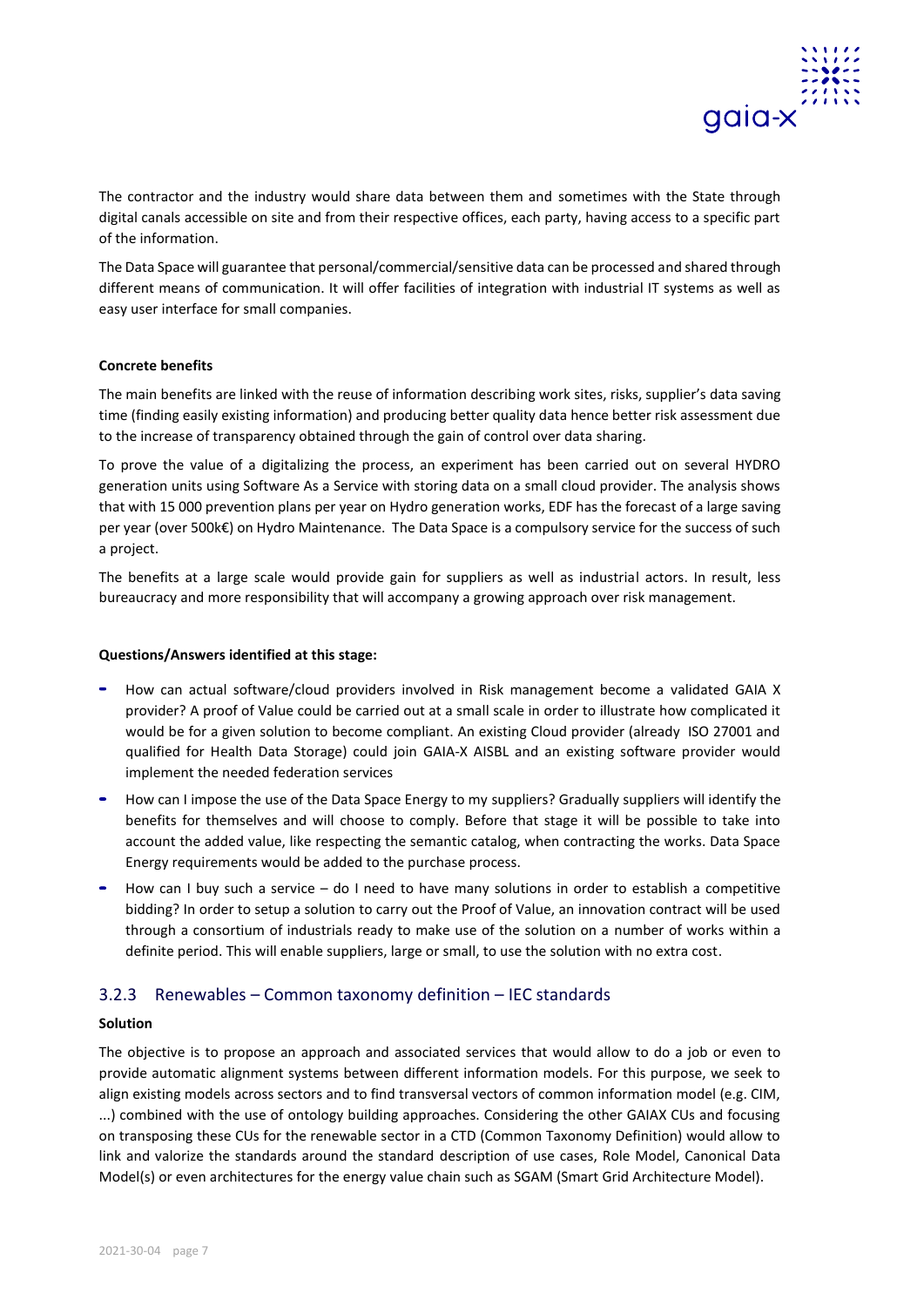

In the energy value chain, which includes a multitude of actors and processes making it very complex, there are already reference and standardization frameworks that propose common representations to facilitate the understanding, exchange and operation of associated systems and subsystems. The matrix model associating the major energy verticals (Generation, Transmission, Distribution, DER, Customer) and sectors (Process, Field, Station, Operation, Enterprise, Market) has an IEC core model for the energy and electricity domain, which enables the management of associated information models. CIM Data Model, COSEM Data Model, IEC 61850 Data Model, CGMES, etc... but also models / "Standard "cross sector as SAREF, CIM+, NGIS-LD, FIWARE, ...

Nevertheless, although based on modeling standards such as UML, the semantic links between the different uses of these different standards, information models and ontologies are not a reality. This deeply limits a higher level of transverse interoperability.

In addition, the energy sector can be broken down into several sectors composed of several fluids and the actors and infrastructures that transport them. We are referring here to three main models: electricity, gas and heat (cf. IEC 63200).

We can then understand the extreme difficulty for systems and subsystems (increasingly digitalized) to navigate and mobilize these different representations and the complexity of aligning them.

#### **Concrete benefits**

Although the task seems extremely ambitious, namely to align proven standards (IEC) and Canonical Data Model (CIM...) with ontologies (SAREF, OneM2M, ...) or Linked data formats (NGIS-LD), the opportunity provided by GAIAX to align actors, CUs and data sets to define advanced interoperability models, opens up real prospects.

It seems imperative to consider the use of ontologies to achieve these cross-sector connections. The benefits are extremely numerous in the long run, because such approaches would allow to federate different knowledge spaces and representations in the energy domain without reinventing the wheel and consolidate the years of formalization.

## <span id="page-8-0"></span>**3.3 Description Use Cases nuclear**

#### **General context**

Essential, for the fight against global warming, the nuclear industry supplies energy in a sustainable and scalable manner:

- **1.** A low carbon energy: France is today one of the countries emitting the least greenhouse gases and can rely on its electricity system to reduce CO2 emissions in other sectors (eg transport, industry, construction).
- **2.** A competitive energy which benefits all economic agents: individuals, companies of all sizes...

The French nuclear industry, which controls the entire nuclear energy production chain, from uranium extraction to spent fuel reprocessing, is a benchmark worldwide thanks to its technologies, skills, and employee know-how. It represents more than 2,000 reactor-years of experience.

With its 220,000 employees and more than 3,000 companies, 85% of which are VSEs and SMEs, it also contributes, through its establishments throughout the European territory, to the development of local economies.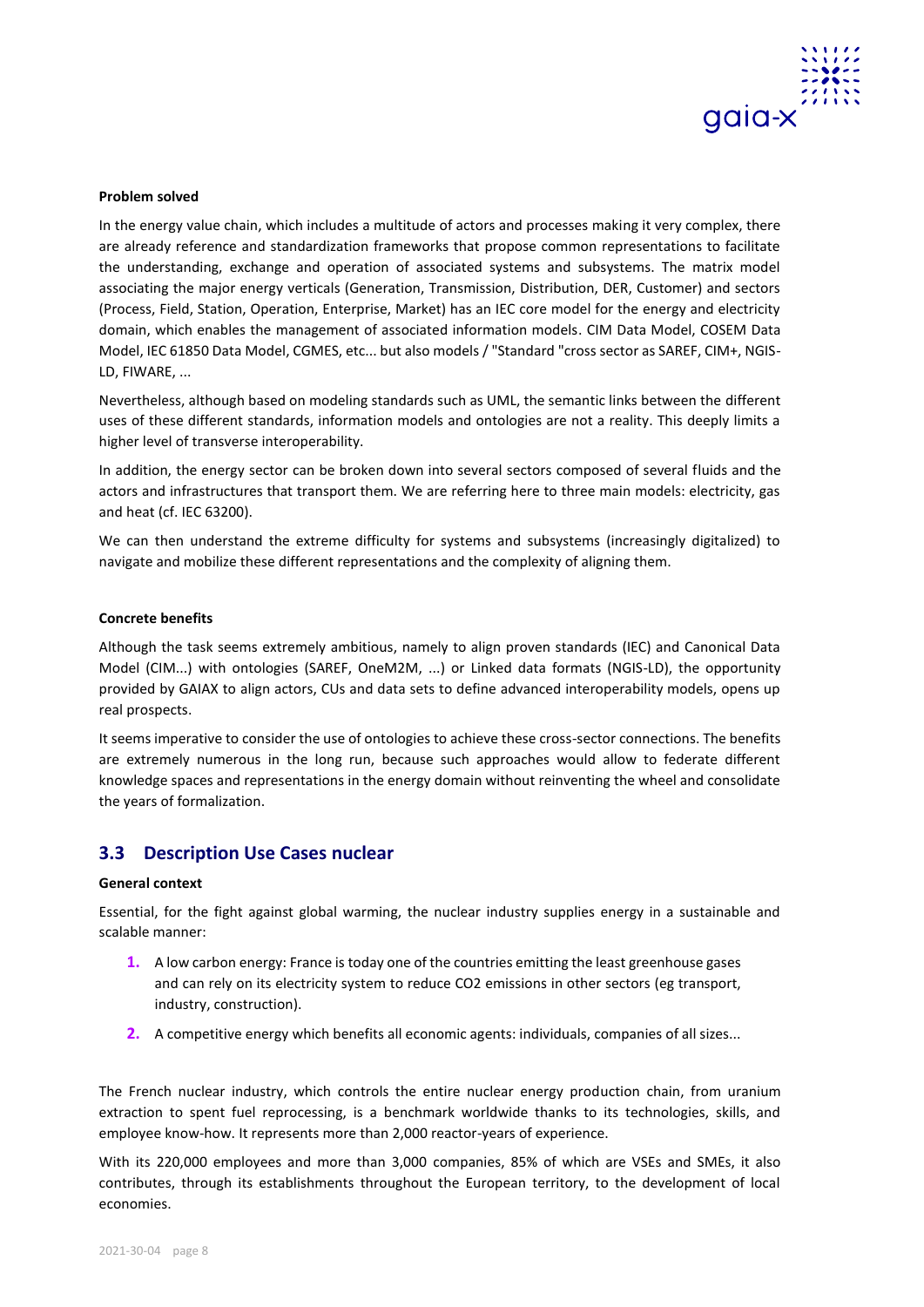

## **Gifen, a key player federating & transforming French nuclear industry**

Due to the risks of industrial espionage and takeover bids, as well as the need to perpetuate European industrial factories, the future of the sector depends on its ability to ensure its industrial and technological sovereignty. It is critical for French and European energy sovereignty as well as for export capabilities of nuclear industry companies.

On the strength of these convictions, the companies in the French sector are united within GIFEN - by a common objective: to build together the French nuclear industry of today and tomorrow.

Gifen brings together nuclear facilities operators (EDF, ORANO, CEA, FRAMATOME, ANDRA), large companies in construction and engineering (ENGIE, VINCI, BOUYGUES), mid-size companies in construction and maintenance service, SMEs, VSEs, IS/IT providers, software vendors, electronic manufacturers, local and professional trade organizations, and associations ; covering all types of industrial activities (studies, manufacturing, construction, maintenance, etc.) as well as all areas of nuclear power generation (fuel cycle, research, power generation, equipment manufacturing, decommissioning, etc.). At the beginning of 2021, it represents more than 230 companies.

Thus, Gifen addresses all cross-functional stakes in the service of industrial excellence and offers services of common interest. In particular:

- **-** Map the skills of the sector to anticipate future needs,
- **-** Consolidate workload & purchasing forecast at short, mid, and long terms. according to 18 pre-identified business families,
- **-** Analyze the supply chain workload capabilities in response to this forecast in terms of skills and industrial tools and implement actions to guarantee it.
- **-** Put mid-sized companies / SMEs in touch with the major clients, who manage the major R&D programs in the sector,
- **-** Develop collaborative platforms aimed at facilitating exchanges through the supply chain and increasing the studies and manufacturing quality.
- **-** Support companies towards better safety culture and nuclear quality (e.g.: deployment of ISO 19443 norm),
- **-** Structure French nuclear industry strategy for its international development regardless of the technology.

Gifen works in close collaboration with French & European public authorities.

#### **Identified opportunities within GAIA-X**

Regarding presented challenges concerning the nuclear sector, Gaia-X is the opportunity to define and implement technical, functional, organizational and governance solutions allowing the mastery of shared data as well as the necessary support to further deploy the digital transition of the nuclear industry.

The mapping of the sector capabilities using a data-centric approach and the usage of collaborative platforms around key extended enterprise stakes, illustrates the fundamental pillars of this transformation.

Considering this approach, five use cases are proposed:

- **1.** Day-to-day collaboration capabilities within the Gifen
- **2.** Nuclear industry observatory: capabilities Mapping & related data analytic services.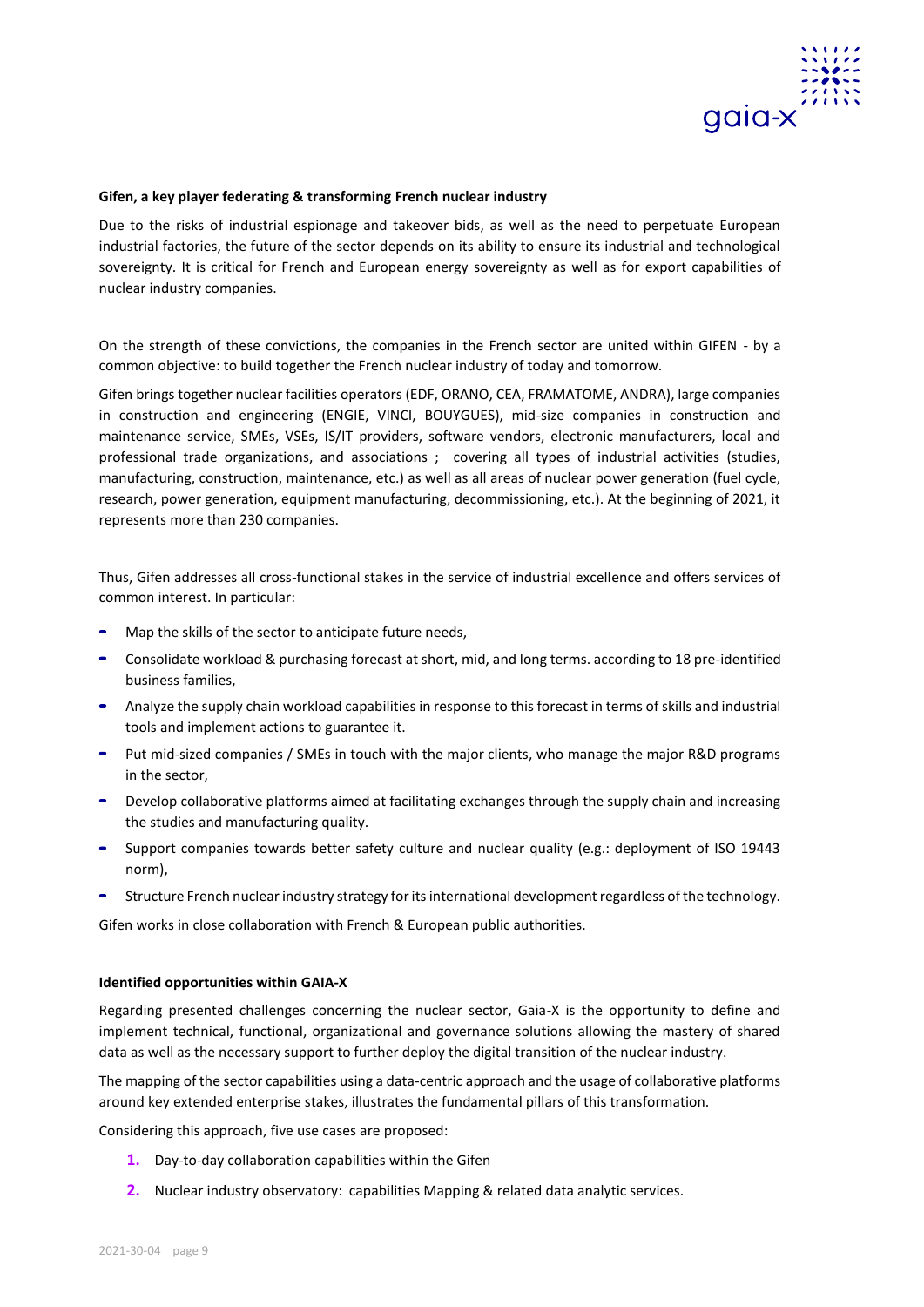

- **3.** Usage extension of the ESPN1 Digital collaborative platform for the whole sector
- **4.** Standardization & digitalization of Maintenance Work Packages2 (eWP / eDRT in French) through a collaborative platform, with opportunities to cover operations in non-nuclear assets.
- **5.** Optimization of nuclear waste management

The use-cases put forward are not an exhaustive list of "nuclear use cases" within the framework of GaiaX. It is rather a selection of the more advanced and significant cases, calling on different bricks, to experiment and gain maturity:

- **-** on the efficiency of the services being defined by IT providers,
- **-** on the contribution of a common Data Space for Energy players.

Moreover, these use cases have the advantage of being under investigation from a business and IT perspective within Gifen working groups.

## <span id="page-10-0"></span>3.3.1 Nuclear – Day-to-day collaboration capabilities within Gifen

## **Solution**

To contribute to the operating performance and development of the nuclear industry, it is essential to have collaboration services between actors under the Gifen governance. This means producing, storing, and exchanging information of various formats and criticalities in a secured manner by guaranteeing access control, traceability of exchanges as well as the correct application of the usage rules… It is a prerequisite for the Gifen, in order to succeed in the missions defined by the industrial companies of the sector.

For instance, exchange concerns industrial and technical project data, export market data, industrial feedback, studies, applied industrial and technical standards, etc.

## **Problem solved**

Regarding the Gifen missions, the protection of data and their sharing is a critical issue. This protection covers:

- **-** Know-how or patents (intellectual property)
- **-** Financial interests
- **-** Process continuity and integrity
- **-** People and companies' ecosystem

In addition to these items, the main requirements are:

- **-** Authorization and accreditation management,
- **-** Access traceability
- **-** Storage whatever the format of the information

<sup>1</sup> Equipment Sous Pression Nucléaire : Nuclear Pressure Equipment

<sup>&</sup>lt;sup>2</sup> Dossier de Réalisation de Travaux électronique : electronic Work Package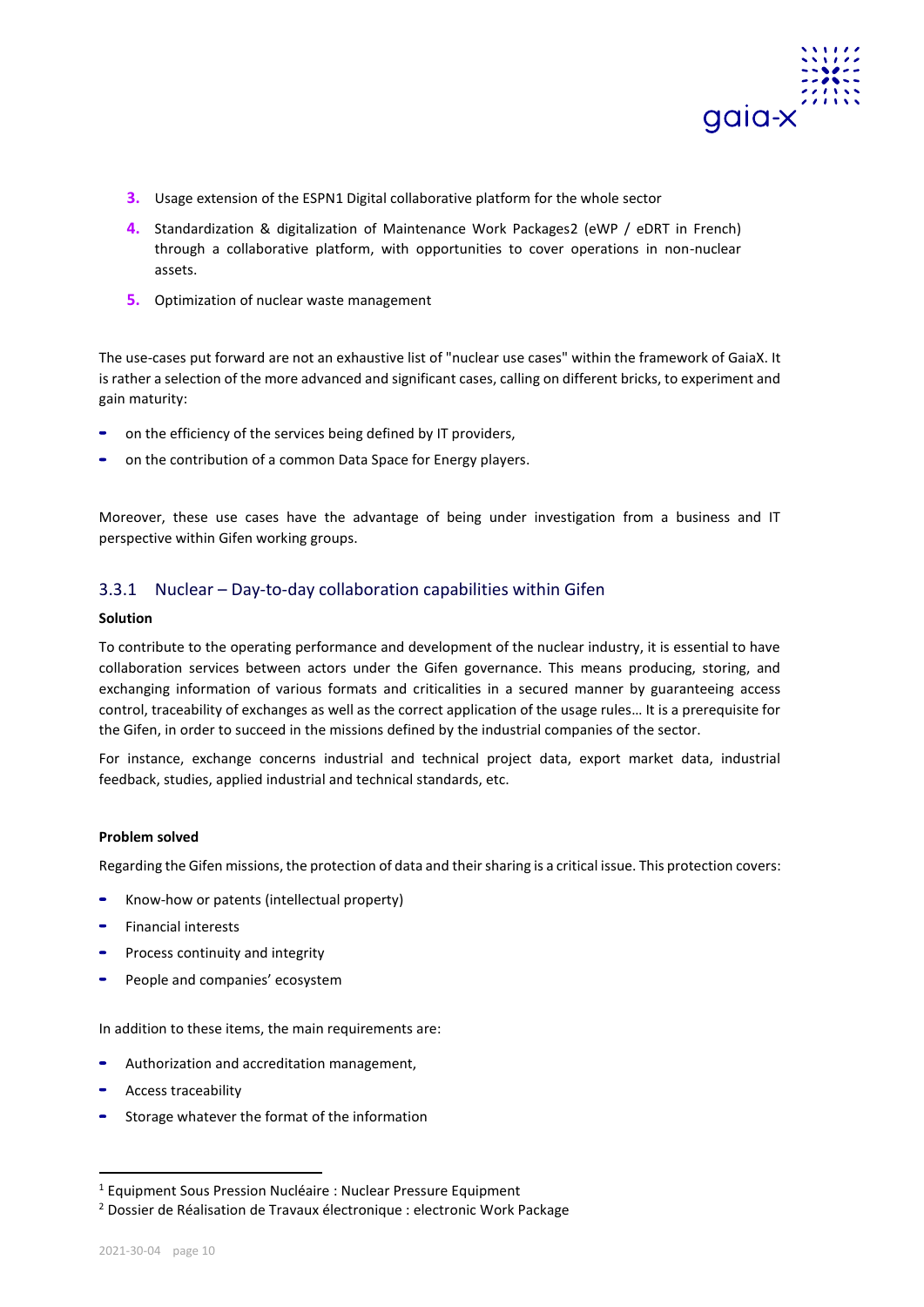

- **-** Functional modules dedicated to small entities (file sharing, chat, conference call, validation workflows, etc.)
- **-** Interoperability between the information systems of main nuclear players and their partners.

## **Concrete benefits**

A common language and associated collaboration solutions represent the basis for better collaboration, creating trust between stakeholders. That makes possible fostering innovation and the development of common projects. The benefits are difficult to quantify at this stage, in particular the indirect benefits linked to common projects that may be put in place. Most of operational benefits are around avoided costs: rationalization of collaborative spaces, consequences of a data leak and data inconsistencies.

## <span id="page-11-0"></span>3.3.2 Nuclear – industry observatory: capabilities mapping & related data analytic services

## **Solution**

The observatory would include information from the various players of nuclear industry (operator, manufacturer, designer…) allowing consolidation of a detailed mapping aligned with Gifen missions. As instances, it would be valuable to gather in particular:

- **-** Legal form of the actors,
- **-** Workforce in terms of volume, skills, and distribution on the European territory,
- **-** workload forecast at short, mid, and long terms based upon main industrial project assumptions,
- **-** Breakdown over the 18 business families defined at Gifen,
- **-** Information on international critical markets for the nuclear industry,
- **-** Innovation programs data,

Mapping would be the basis of data analytics-like services enabling to understand, predict and make decisions on the industrial system in response to main nuclear industry stakes.

Notably, the adequacy analysis of the supply chain workload capabilities regarding the operators and main project forecast in terms of skills and industrial tools represents a top priority. It will significantly ease the identification of under pressure job and competencies and ease the definition of the related action plan.

It means implementing an interoperable system for collecting, analyzing, and sharing this information in a distributed or centralized and secured manner.

## **Problem solved**

The set-up of a "nuclear industry" data space is a prerequisite for several fundamental missions of Gifen:

- **-** Map the skills of the sector to anticipate future needs,
- **-** Consolidate workload & purchasing forecast at short, mid, and long terms. according to 18 pre-identified business families,
- **-** Analyze the supply chain workload capabilities in response to this forecast in terms of skills and industrial tools and implement actions to guarantee it.
- **-** Structure French nuclear industry strategy for its international development, whatever the technology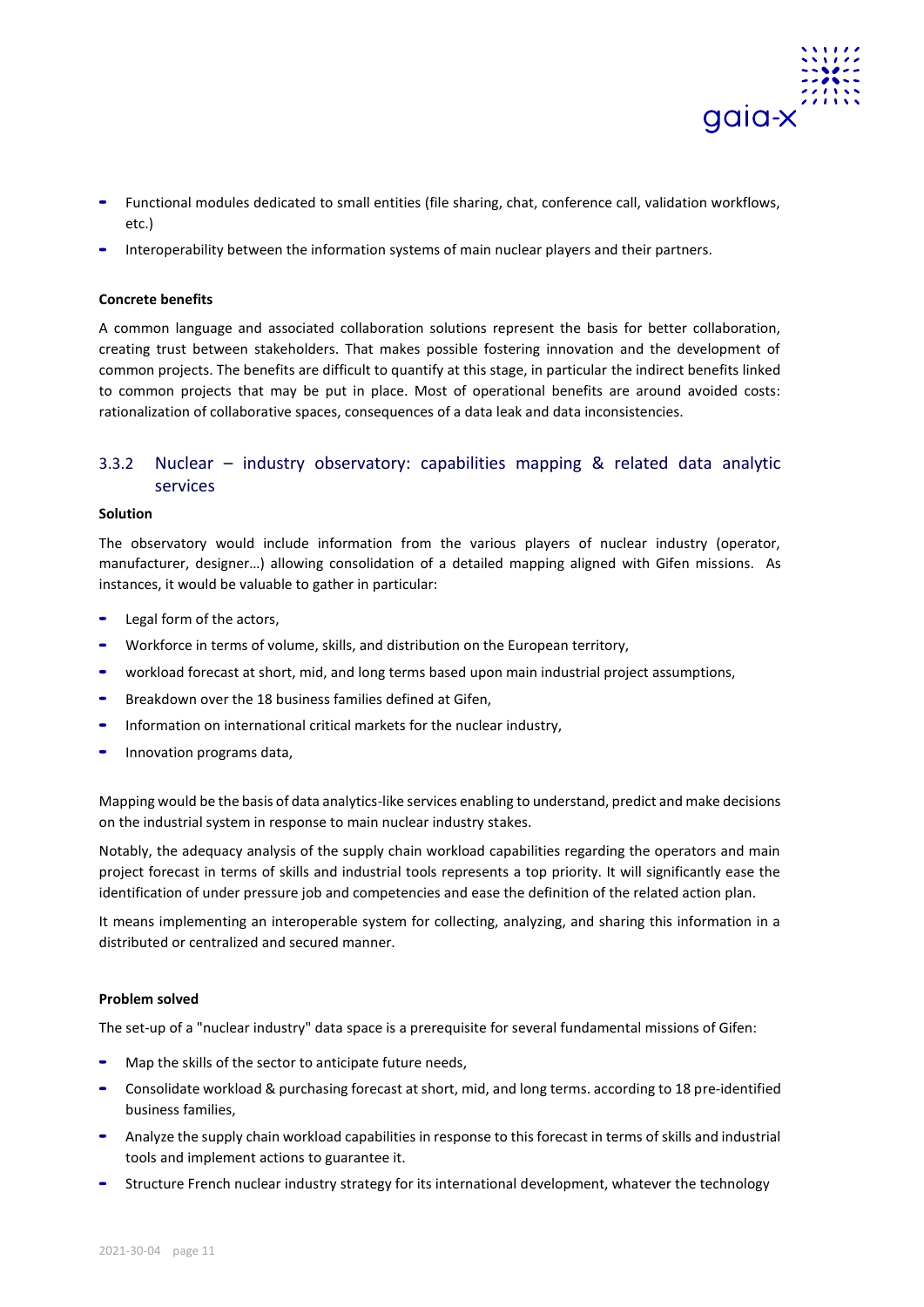

Gifen has already initiated these actions with its own resources to demonstrate their value. A roadmap for industrialization is under definition. Without a trust & governed workplace nor rules for collaboration and sharing, it remains very difficult to implement this strategy.

In addition, interoperability with the upstream and downstream areas of the energy value chain, as well as related sectors, that are highly capital-intensive and require common skills such as infrastructure construction, is essential at mid-term. Indeed, transversal optimization is part of European Sovereignty, and thus, deserves to be tooled.

## **Concrete benefits**

The benefits are difficult to quantify at this stage. They will be detailed for each added value services made possible by this observatory, notably orientations on the nuclear industrial system (manufacturing facilities, design center…) taken following the analysis of the adequacy of charges / resources in the short, medium, and long term.

This will allow to strengthen the industrial policy of the nuclear industry in the medium and long term, in particular by:

- **-** a better identification of project risks,
- **-** an eased consolidation of export opportunities.

## <span id="page-12-0"></span>3.3.3 Nuclear – ESPN Digital Platform for the nuclear sector

## **Solution**

## *Background and ambition*

The "ESPN Digital" project was launched as part of the EDF SWITCH program. It is the digital extension of the industrial control strategy of the Nuclear Pressurised Equipment3 ) regulation. The aim of these regulations is to guarantee a level of control of pressure equipment adapted to the nuclear safety issues at stake.

ESPN Digital is a digital platform built to facilitate the assessment of regulatory compliance of ESPNs. It complies with regulations while making exchanges more fluid between operators, manufacturers, certification agencies and the ASN4, enabling them to refocus on their core businesses, collaborate better and become more competitive.

The first version was developed and put into service on a limited number of projects. The ambition is toextend its usage to all the industry players, for the construction and operation of new ESPN equipment intended for nuclear facilities, but also for modifications or repairs of installed equipment.

## *Service description*

The platform allows pooling and tracing all the information provided by stakeholders on ESPNs: history, provided justifications, data, workflow, etc.

Eventually, ESPN Digital will make available guidance to be followed, and enable everyone to draw up with confidence all the documentation required by the regulation and progressively automate its edition, thus facilitating the work of the ASN or the authorized agency (which will eventually lead to a reduction of the time required to obtain the ESPNs certificate of conformity).

<sup>3</sup> ESPN : Equipements Sous Pression Nucléaire (French)

<sup>4</sup> Agence de Sureté Nucléaire : the French Nuclear Regulator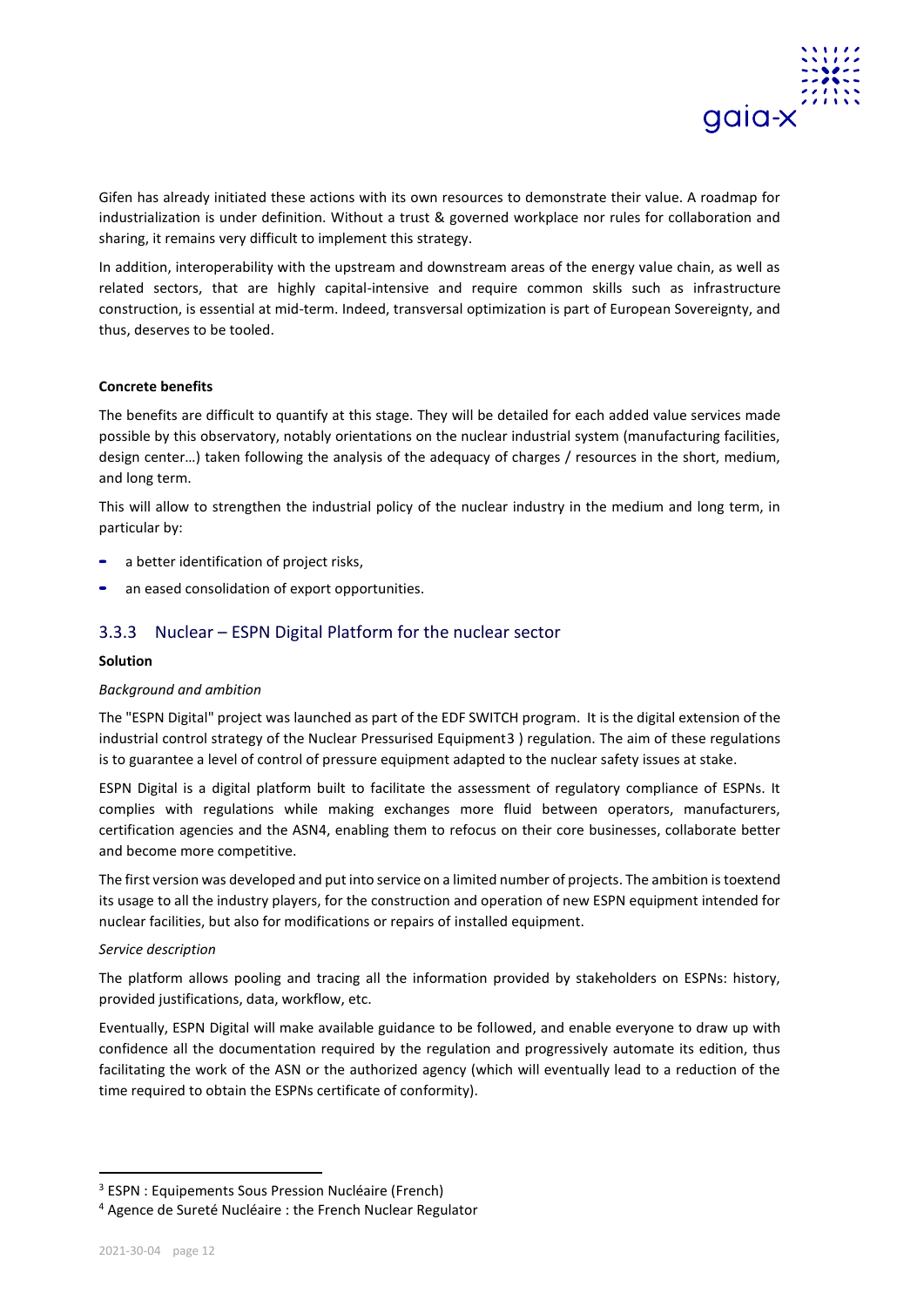

The GIFEN wishes to respond to the needs and difficulties raised by the actors of the sector for the application of the regulation through this project. The main difficulties put forward are the following:

- **-** Very long and unpredictable conformity assessment times
- **-** Heterogeneous practices of manufacturers and organizations
- **-** A limited number of actors mastering the ESPN process

Thus, the ESPN Digital platform extended to all the industry should help to meet these challenges by centralizing and making exchanges and collaboration more fluid between all conformity assessment stakeholders. The platform also has the virtue of harmonizing work methods and digitizing all processes to comply with regulations. Finally, the digital tool will offer a consolidated and 360° vision of ESPN Safety Cases and Certification processes to all stakeholders.

## **Concrete benefits**

ESPN Digital stakeholders expect many gains through the implementation of this project:

- **-** Direct benefits:
	- **-** 20% of the cost of compliance certifications
	- **-** Estimated savings of 15 M€/year in the current configuration of the EDF fleet + FA3
	- **-** ~80 M€ for a new project (FA3 type) over 8 years
- **-** Major indirect benefits:
	- **-** Better control of project planning and potential impacts on the availability of nuclear facilities
	- **-** Lowering entry barriers linked to ESPN regulations

## <span id="page-13-0"></span>3.3.4 Nuclear – eWork Platform

## **Solution**

As part of the digitization of the sector, one of the goals of this intermediation platform is to standardize the Work Order (eWork) and its set of associated documents constituting the electronic Work Package . This use case will facilitate B2B exchanges between the various companies performing interventions on nuclear sites.

To facilitate the adoption of this digital Work Order (eWork) by all the companies, the platform must consider the following requirements:

- **-** Guarantee a multitenancy architecture where access to documents and data of each member of the industry is secured.
- **-** Allow access to eWork information through mechanisms adaptable to the digital maturity of each partners
- **-** Implement mechanisms to verify the compliance of eWork with nuclear industry standards
- **-** Provide configurable workflow functionalities,
- **-** Offer visas / signature mechanisms for paper and digital documents such as digital procedures or QA documents.

The nuclear industry partners will have to define and agree on the standards for these digital data exchanges.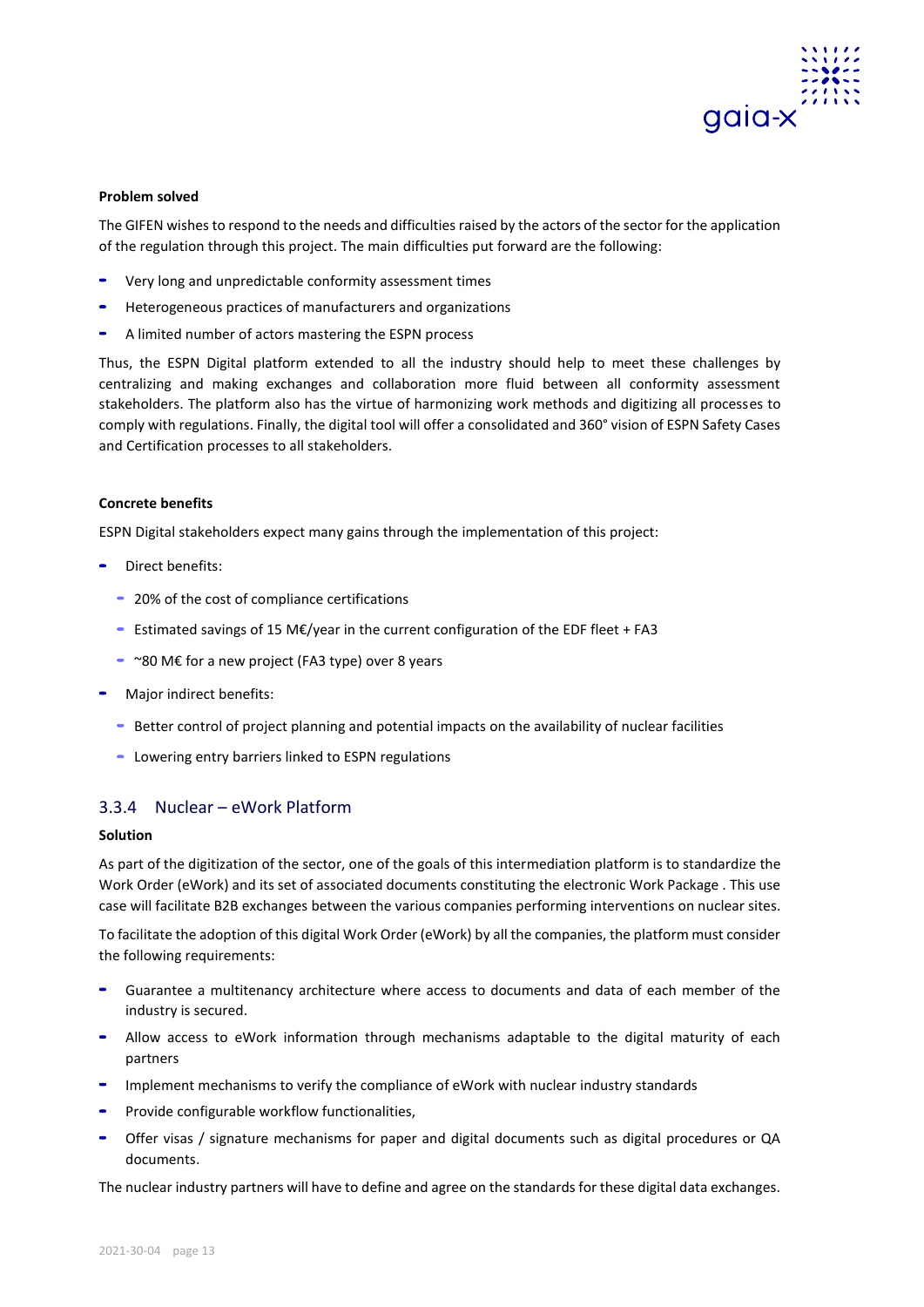

The digitalization of the electronic Work Package allows the numerous companies intervening on nuclear site, to have an interoperable and exchangeable format with the eWork. It can be exchanged and enriched by B2B exchanges between the players. These exchanges will be orchestrated to guarantee the best practices in the sector.

This digitalization should enable the sector to have at its disposal several software solutions compatible with the GIFEN recommendations.

For the many companies working on nuclear site, it will be possible to use, when appropriate, their own Work Force Management (WFM) tool well adapted to the company's process, by simply adapting their interfaces. These interfaces will be well defined thanks to this use case.

## **Concrete benefits**

The digitalization of DRT allows the ecosystem to gain in efficiency by sharing the WO schedules and by digitizing all the data relative to this eWork.

This digitization will allow efficient B2B exchanges between several hundred companies that interact on field interventions in nuclear site.

Digital continuity will reduce the breaks in the chain between the client and the contractor:

- **-** starting field activities quicker by transmitting information via telecommunication networks
- **-** completing field interventions without returning to the office, facilitating the optimization of the planning of all interventions
- **-** suppressing the costs of scanning and printing files; gains on this side contribute to a very short ROI.
- **-** offering the possibility of optimizing maintenance operations by processing data analytics on a greater quantity of data captured.

## <span id="page-14-0"></span>**3.4 Description Use Cases low-carbon hydrogen (H2)**

## <span id="page-14-1"></span>3.4.1 H2 – Import/export international routes setting up

## **Solution**

A dedicated low-carbon hydrogen import / export market will connect producers with end-users, similar to today's current gas market. There will be a need for local marketplaces, European marketplaces and international marketplace. These marketplaces will integrate various forms of hydrogen (gaseous, liquefied) and will need to feature the certification of low-carbon hydrogen (see specific use case).

To support the marketplace, a transparent data platform will be required to:

- **-** Map hydrogen production based on location and relevant stakeholder
- **-** Monitor supply and demand
- **-** Monitor prices based on the different products (spot vs. long-term)
- **-** Monitor management rules in case of unused capacity vs. congestion
- **-** Enable market settlement after transactions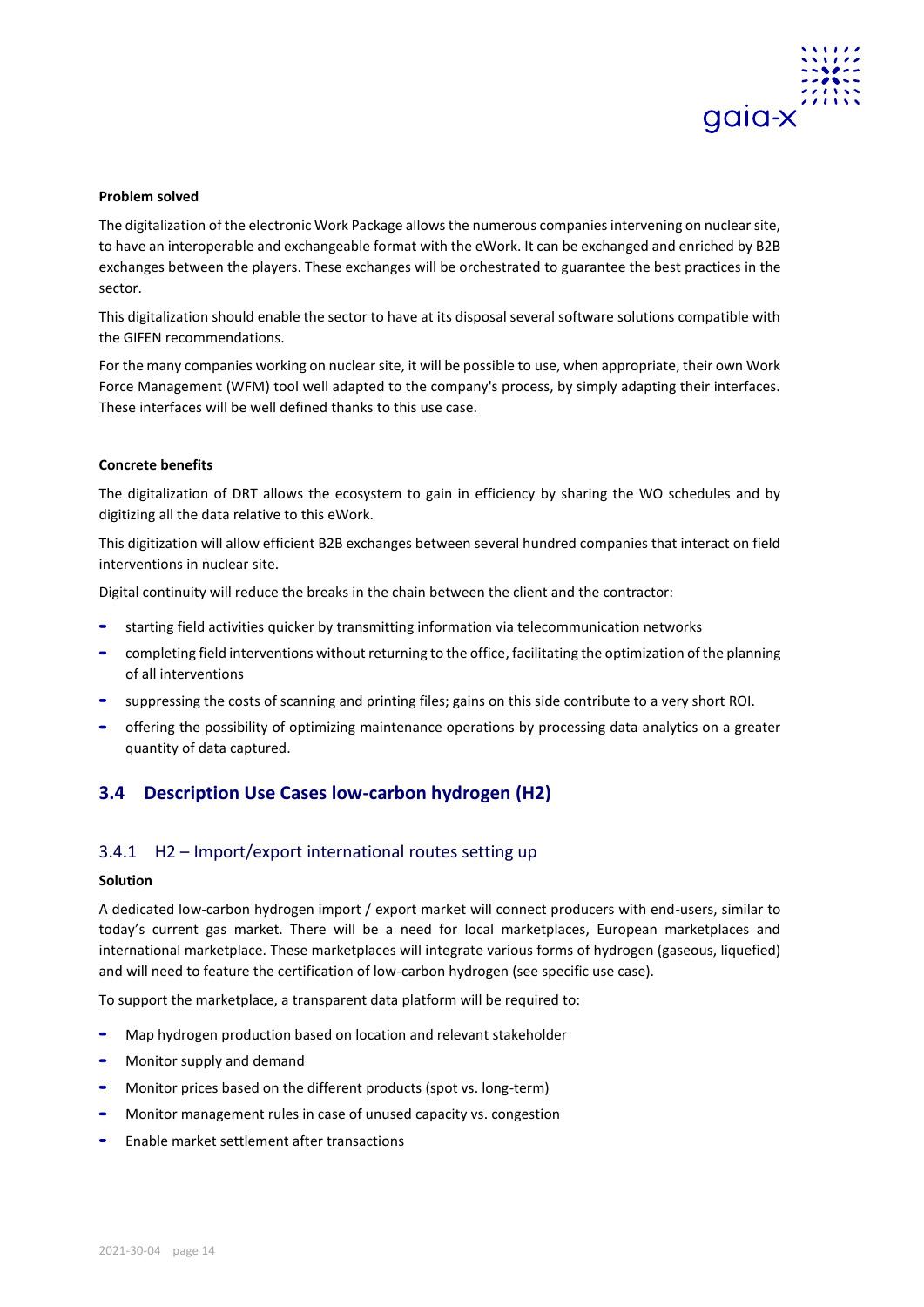

Low-carbon hydrogen production could take place next to consumption centers. However, in most cases hydrogen will be produced where it will be the most cost-effective – because renewable electricity is the cheaper, because gas infrastructure can be re-used. We are currently missing the global overview of hydrogen supply and matching demand

## **Concrete benefits**

According to Fraunhofer ISE, a market for hydrogen import / export could be worth between 100 and 700 Billion € per year in Europe.

## <span id="page-15-0"></span>3.4.2 H2 – Station networks information sharing

#### **Solution**

The emergence of these H2 mobility technologies will be linked with the ability of the sector to develop a wide range of H2 stations allowing the user to move without constraints.

We are missing a global view of existing H2 stations, with their characteristics and the global matching H2 demand for mobility, to ensure a quick development of H2 mobility.

To support the development of H2 mobility, a transparent data platform will be required to:

- **-** Map H2 stations based on location and characteristics
- **-** Monitor H2 stations capacities and H2 demand

#### **Problem solved**

Mobility is today largely contributing to CO2 emissions in Europe, and solutions rely on the development of low carbon mobility such as EV and H2 mobility. EV is developing more and more while H2 mobility is still in the early phases. The development of H2 mobility is widely based on the capacity to propose a network of H2 stations that fits the needs of the consumer.

H2 mobility represents today a very small part of the mobility market, led by traditional carboned technologies, and emerging EV.

## **Concrete benefits**

The benefit for such a sharing of information is difficult to assess but it will allow a fast development of H2 stations across Europe, optimized for the use of H2 mobility users.

## <span id="page-15-1"></span>3.4.3 H2 – Mobility asset monitoring

#### **Solution**

The focus of this use case is to build common knowledge representation, collect and share data on operations of Hydrogen refueling stations and hydrogen vehicle fleet. This could include data on main design characteristics, energy consumption of HRS and individual major component, energy efficiency of HRS and individual major components, hydrogen production rate, refueling time, vehicle efficiency, etc. A good basis of work is the listed data in "JIVE and MEHRLIN Performance Assessment" framework and this could be extended to higher collection frequency and a wider range of HRS and vehicle.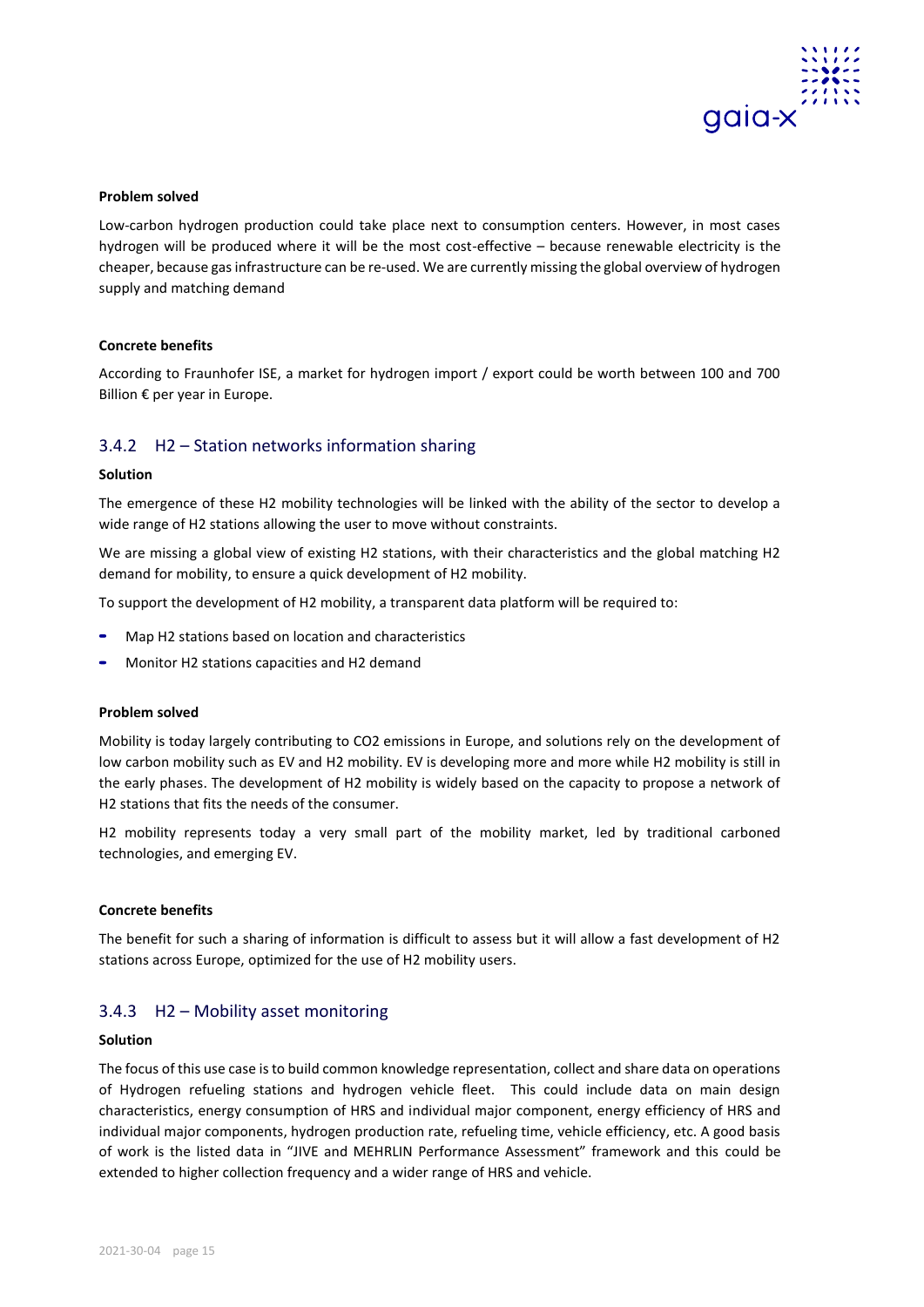

GAIA-X enables for this use case to provide a complete functional and technical framework which for this use case will provide the means to make available throughout the value chain and between multi-actors the data and representations shared to build portable and secure services that can address a federated monitoring by the actors concerned while respecting the rights and access to information. Moreover, the availability of these data and representations to allow the creation of new services by third parties who will commit to use these open and shared repositories.

## **Problem solved**

The provision of data depends on the local data management, which is used by the operator on site, although there is no integrated common infrastructure.

It will allow to develop services around maintenance, individual component improvement and development, HRS architecture improvement.

## **Concrete benefits**

This demonstrator focuses on the brought usability of vehicles and refueling infrastructure data. We see a huge retention to provide infrastructure data for further purposes due to the risk of being misused. By using GAIA-X and its components of identity & trust, sovereign data exchange and compliance third parties it will allow to develop services around maintenance, individual component improvement and development, HRS architecture improvement.

## <span id="page-16-0"></span>**3.5 Description Use Cases energy efficiency**

## <span id="page-16-1"></span>3.5.1 Energy efficiency – Energy renovation: map building potential for renovation

## **Solution**

2021 marks a strong acceleration of the energy-efficient building renovation policy, with very ambitious targets in terms of the numbers of buildings renovated. Concrete financing mechanisms accross European member states have been put in place to subsidize residential and tertiary building renovations. The platform we would like to develop helps identifying and prioritizing the building renovation programs to be carried out; obtaining, in a context of multiple levers to master, the right financing; and manage and monitor the energy performance of renovated buildings over time.

Our platform offers automatic data collection and standardization flows from multiple databases, machine learning models and data sharing principles between public and private players in the energy renovation ecosystem, and therefore builds on a comprehensive and continuously updated database. This database would provide a set of detailed information on all the characteristics of the building and benchmarks for building energy consumption. It would make it possible to target the appropriate renovation work, illustrate the possible benefits and advise on the available fundings. This capacity was illustrated in the tRees project, developed by the namR startup, which allowed them to identify all the educational buildings in the Haut de France region in France (19,734 buildings), and to characterize them with more than 150 attributes.

## **Problem solved**

Most players at national and local levels underline a lack of reliable data to define, finance, implement and manage their energy renovation policy and their assets strategy. The pain points identified include: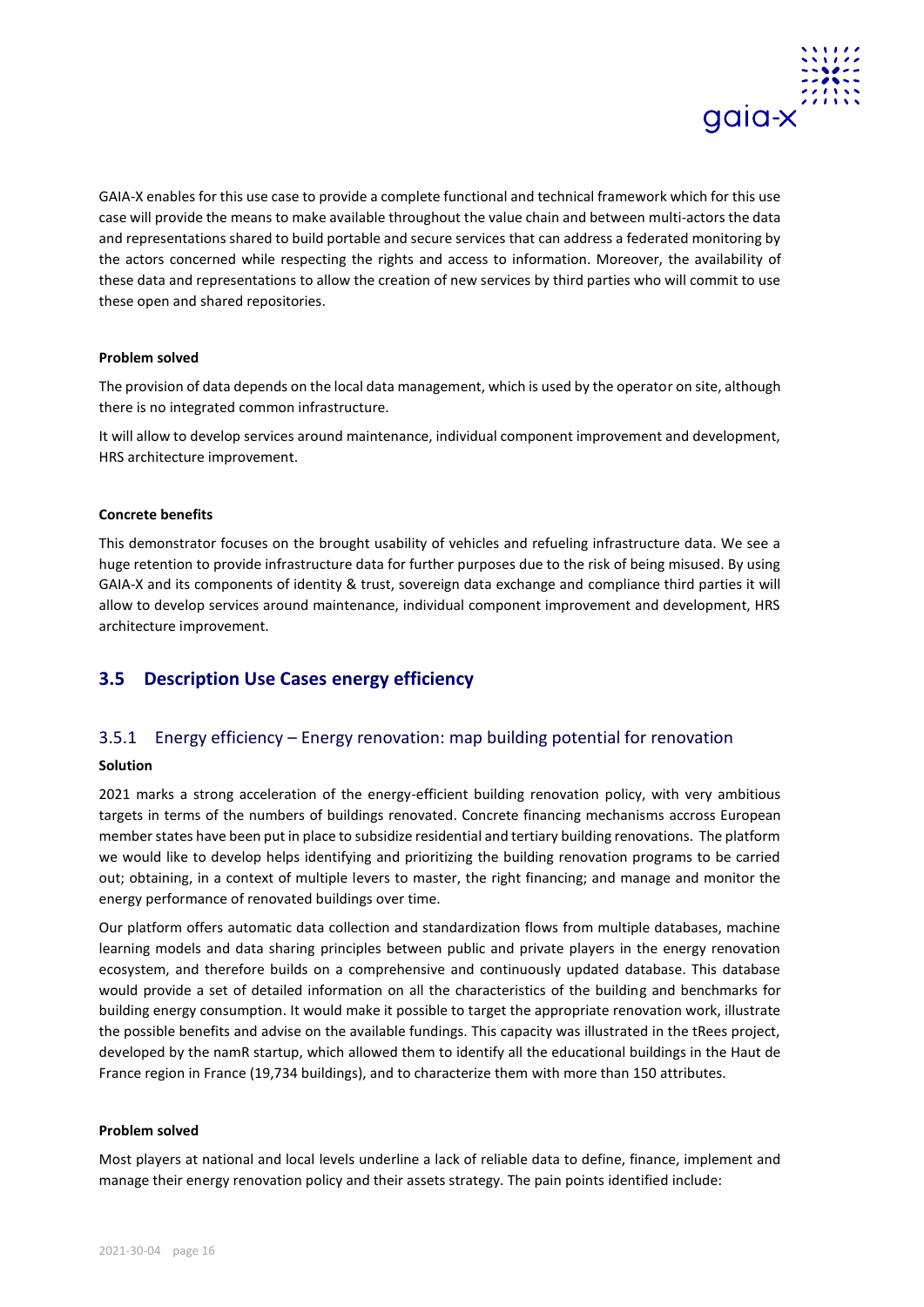

- **-** A partial vision of their assets, difficult information to collect, limited internal human resources, costly and numerous external diagnostics and audits to implement to gather information
- **-** Difficulty in identifying the renovation work that could be carried out and in estimating the associated financial and energy gains in order to be able to prioritize them
- **-** Multiple funding levers to know and master, complex paperwork to undertake, including intricate analysis to be carried out
- **-** Insufficient energy monitoring of buildings, while local authorities are to achieve ten-year energy reduction objectives and must manage new information on a regular basis
- **-** Segmented industry with low interaction between stakeholders
- **-** Archaic tools for planning, construction, and operation

## **Concrete benefits**

Improve the energy efficiency and the energy bill of buildings, in line with the promise of a low carbon balance, to reduce the final energy consumption by at least 40% in 2030, 50% in 2040 and 60% in 2050. This will be enabled thanks to the ability to:

- **-** Obtain / acquire quantitative and qualitative characteristics on buildings, local territory characteristics and the energy renovation sector and be able to compare them with other territories
- **-** Target the buildings to be renovated, the types of renovation to be carried out and simulate the expected gains
- **-** Determine the sources of funding available and simplify requests, in particular within the framework of the recovery plan
- **-** Access a personalized tool library and a network of experts relevant to the renovations to be undertaken
- **-** Estimate and monitor the financial and environmental impact of planned and completed renovations
- **-** Cost-effectiveness ranking of various renovation technological packages

## <span id="page-17-0"></span>**3.6 Description Use Cases Recharge of electric vehicles**

## <span id="page-17-1"></span>3.6.1 Electric vehicle – Energy Roaming

## **Solution**

A platform that allows customers to freely move and charge between their home charger and partnering public charging networks. Allowing a view of all of their EV 'fuel' in one place.

This platform will make use of online maps to help locate chargers, give an availability status, and also allow access to book a chargepoint, start, stop and pay for a charge.

It will provide reporting and data. This will require the access of data from various e-Mobility Service Providers, charge point operators and vehicle OEMs.

#### **Problem solved**

The problem to solve is that EV drivers can find charging their cars confusing and worrying. There are many data sources separately held that could unlock solution and value if they were aggregated and centralised for use and analysis.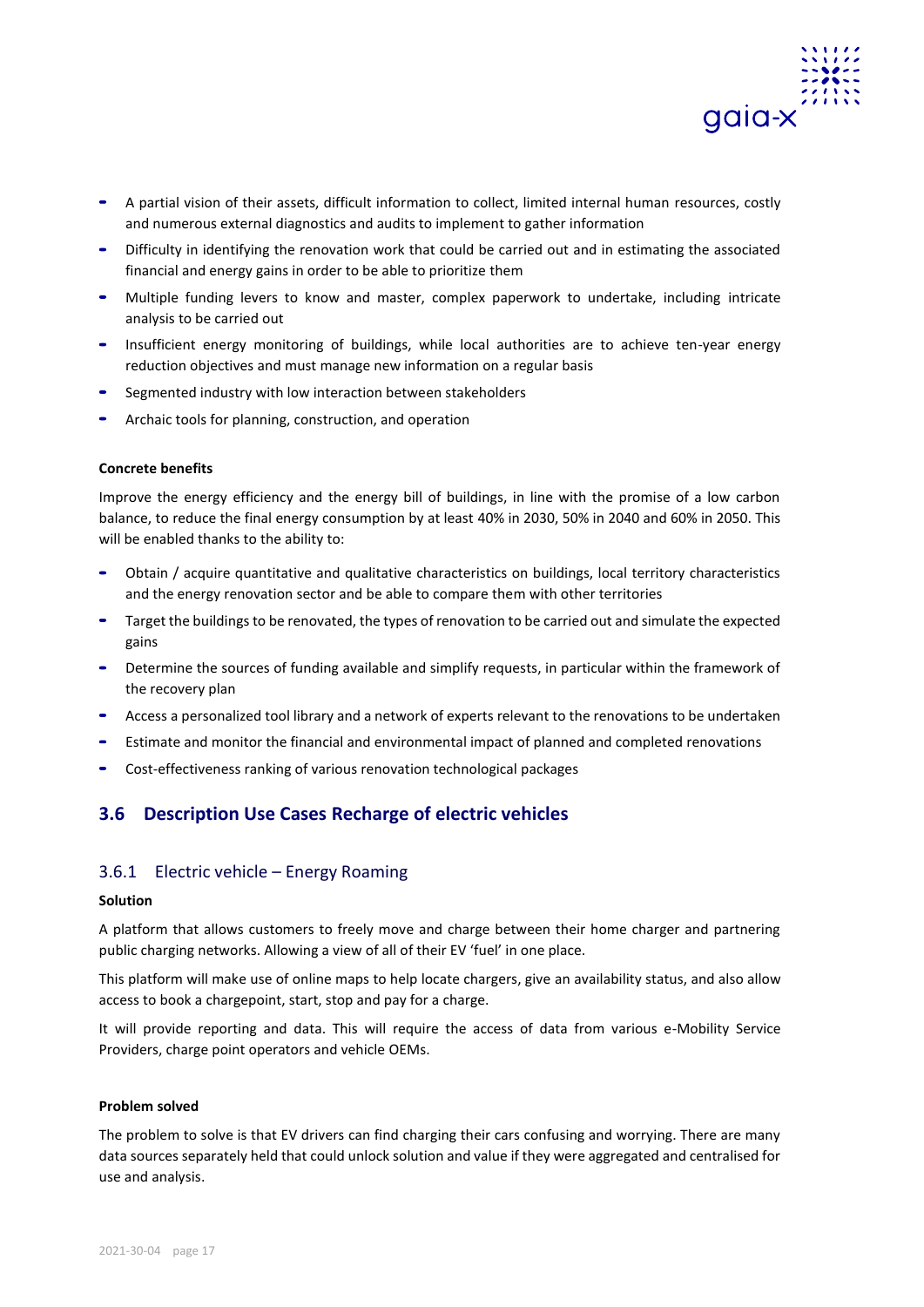

- **-** Multiple smartphone apps/ RFID cards are needed to access the different Public charging networks
- **-** Varied pricing rates and structure on all networks difficult to compare competitiveness (connection charge only, connection + unit rate, unit rate only, pay for a time period, etc.)
- **-** Difficult to plan longer journeys across multiple networks you are a member of
- **-** Difficult to know which networks are more reliable/trusted brands for quality & service
- **-** Users frequently find charging points not working or already in use
- **-** EV users must plan their journeys more akin to that of a commuter using public transport. It takes time, effort and can cause worry on the road
- **-** Limited real interoperability of networks

The situation can be exacerbated if a driver does not have a home charger or lives in an apartment block with no EV charging facilities (which is likely at the early stage of EV market development).

## **Concrete benefits**

GAIA X will enable the creation of a new service around the EV's owner experience. This shall occur by producing a set of standards aimed at facilitating the coherent centralisation of data owned by the relevant partners involved (CPOs and EVs).

## <span id="page-18-0"></span>3.6.2 Electric vehicle – New services

## **Solution**

A platform/ecosystem where:

- **-** An EV owner can reduce their total cost of ownership by making available the EV's storage capacity (battery) for a period of time under clear conditions (eg. minimum guaranteed level of charge of the vehicle and departure time with a sufficient level of charge),
- **-** An operator can aggregate EV individual storage capacities in order to offer services based on a large storage capacity (Virtual Power Plant), with possibly specified grid connection points.
- **-** An operator can actuate/manage the charge of EV currently connected to charging points in order to respond to TSO, DSO or Electricity supplier needs (peak shedding, ancillary services, voltage management at HV-MV power station perimeter or off-peak management etc.),
- **-** An operator can act as an active agent of the electric market making arbitrage (buying electricity at a cheap or even negative price and selling it when price goes up) or at least optimizing the charging price (knowing the purchase contract of any individual customer and its needs).
- **-** An operator or "smart charging services provider" can also help to optimize the sites' own consumption by helping it to avoid taking power from the grid when costs are higher and instead taking part of the load from the vehicle batteries (Vehicle-to-Building).

To do so, a huge amount of data needs to be shared among different stakeholders:

- **-** Data of charging EVs: state of charge, time left until next use, minimum state of charge required by driver...
- **-** Charging Point characteristics (location, power, V2G etc.) and status (car connected or not etc.)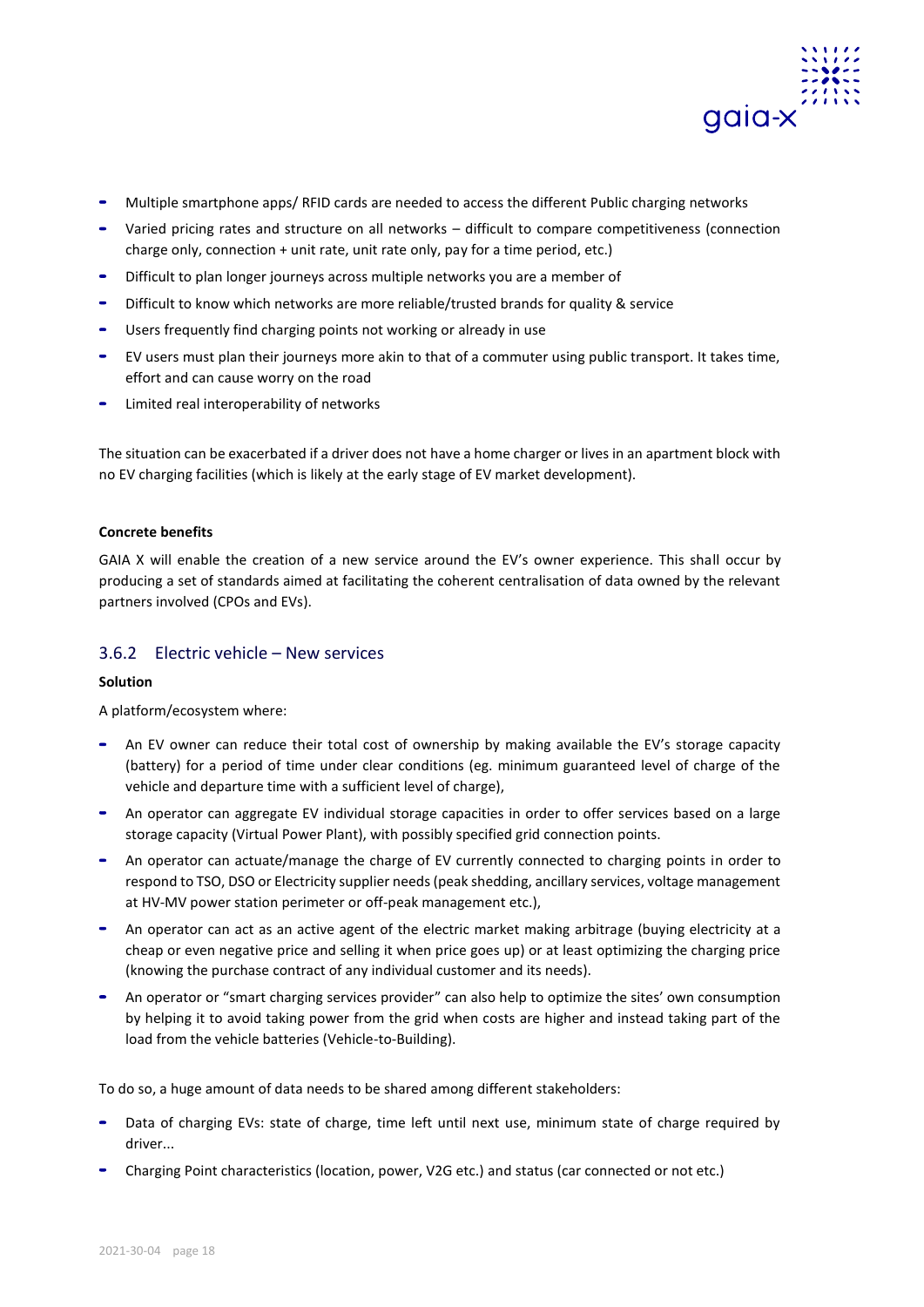

- **-** Data of network: voltage and load at HV-MV power stations level (real time and forecast), grid monitoring data, level of congestion of power stations
- **-** Data of production: power produced (nuclear, hydro, coal, PV, solar...)
- **-** EV owner electricity purchase characteristics,
- **-** Market conditions and forecasts

And computing capacity must be available for real time calculations of the "smart charging algorithms".

## **Problem solved**

This solution brings globally to the electric system the following services:

- **-** Flexibility through load management, network equilibrium, peak shedding, and ancillary services
- **-** Reduce total cost of ownership of EV by offering an EV owner the possibility to generate revenue from the electricity injected or off taken from the grid from the EV
- **-** For electricity suppliers: real time management of their portfolio in order to balance consumption and sourcing of electricity. For example, if renewable energy production is high at a moment of the day when there is not enough demand, it is better to charge the EV than to sell electricity at negative prices

## **Concrete benefits**

This use case brings the opportunity to share and to aggregate data from the different stakeholders of the EV value chain. These technical and personal data are the fuel of the services.

By offering this possibility, GAIA X will enable the creation of new services around smart charging, flexibility and V2G by offering a uniform, secure and real-time access to critical data points.

GAIA X would therefore play a significant role in the mainstream development of the EV ecosystem in Europe, while contributing towards the optimization of the whole electricity process from production to consumption.

## <span id="page-19-0"></span>3.6.3 Electric vehicle – CPO and DSO investment and planning

## **Solution**

The solution has two parts:

- **-** A technical part with the creation of a platform which can analyze and cross data
- **-** A business part with the sale of studies, which use the data of the platform and personalize the result for the client

## **Problem solved**

The main goal of this use case is to increase the efficiency of the deployment of charging stations in Europe, thanks to the data convergence between the different operators. Finding the best place for a charging station requires having the following cross vision:

- **-** The city's electrical plan to find out if an area can easily accommodate a fast-charging station without doing a lot of long and expensive network work (from DSOs)
- **-** The city development plan to know how the city will evolve (from local collectivities)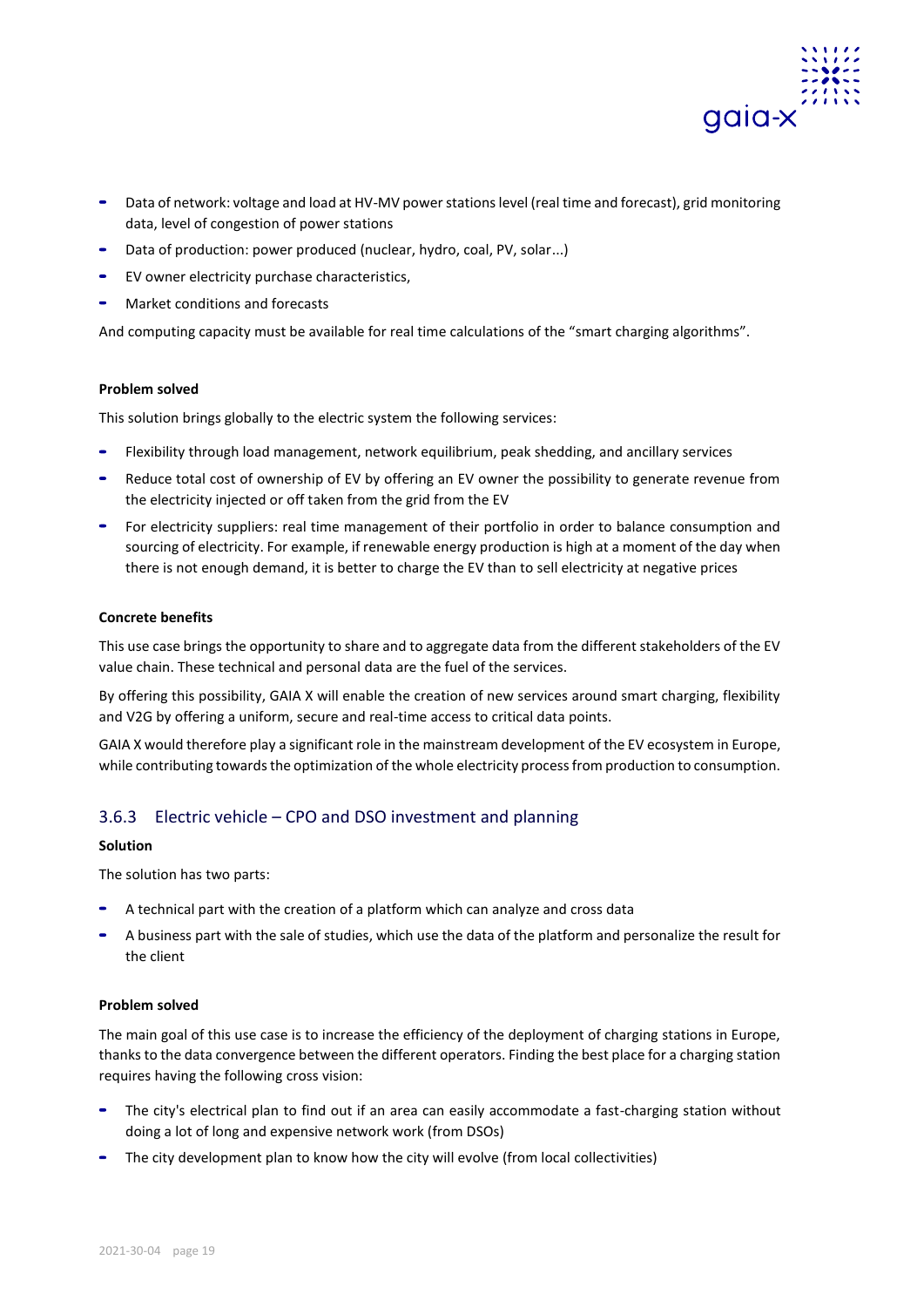

**-** The flow of vehicles in the city; data coming from local collectivities, parking operators and motorway companies. A special interest could be bring by data about where cars stop and where professional drivers are parking.

Vehicle flow could also be captured by passing through telephone operators, car manufacturers or pure players such as Waze.

## **Concrete benefits**

A consolidated knowledge of the data of all the players would allow:

- **-** CPOS to install the most profitable charging stations
- **-** Local authorities to deploy charging stations where it is needed and at with an efficient price
- **-** DSOs to plan in the medium and long term the evolution of their network

## <span id="page-20-0"></span>**3.7 Description Use Cases local energy communities**

## <span id="page-20-1"></span>3.7.1 Local communities – Local communities of energy setting up and decentralization

#### **Solution**

A local energy manager (LCE) coordinating the local energy efficiency by managing the renewable assets and energy infrastructures, by self-consuming and injecting the extra production to the distribution grids.

The business model will be consolidated by sharing economy principles. A variety of approaches to community ownership, including joint ventures, split ownership and shared revenue could be explored in the project. Enabling clean energy ownership through community enterprise meets the twin objective of decarbonizing with cheap onshore renewables and winning the support of the local community. Paring the constraints and opportunities of energy and real estate sectors, the UC plans to develop a new design/build/own and operate (DBOO) offer for new and renovation districts co-developed with the clients and by sharing investments and profits.

## **Problem solved**

The LCE concept overcomes building energy seasonal peaks and provides interoperable business models and digital services based on trading of various energy carriers between the communities and the gross market and ancillary support to the distribution and transport networks. The essence of the business model is to have long time ambitions and to share a part of the gains with the end users that become prosumers

## **Concrete benefits**

- **-** Up to 20% self-sufficiency thanks to PV without storage
- **-** More than 70% renewable rate thanks to renewable production, heat recovery, DHC, etc
- <span id="page-20-2"></span>**-** More than 30% seasonal peak covered by the geothermal or hydrogen storage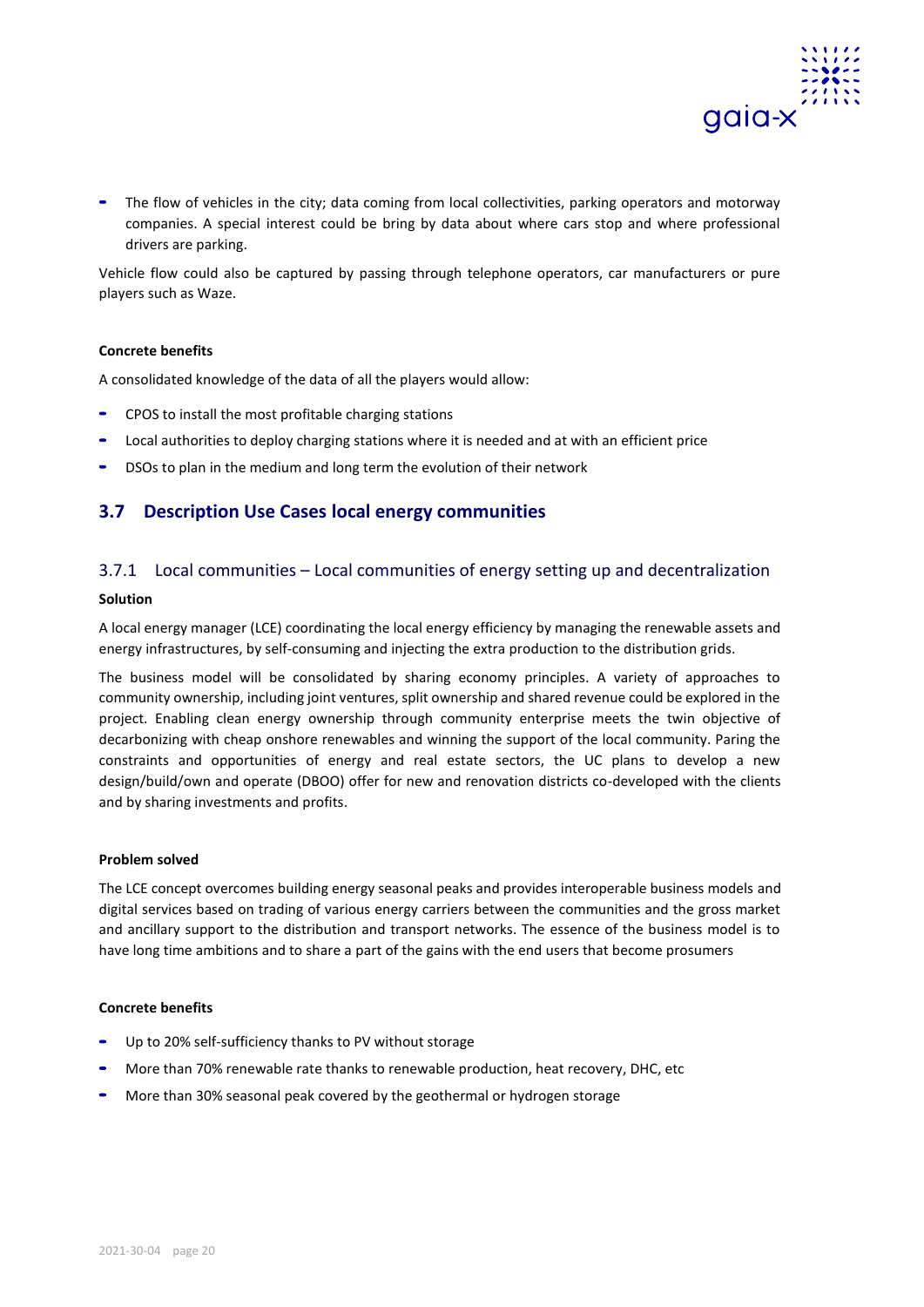

## 3.7.2 Local communities – Stadtwerke/local open data for business models

## **Solution**

The focus of this use case is the interdisciplinary challenge of the grid connection process for both customers as well as prosumers, which requires a large amount of both data and information and sub-processes from individual grid operators (typically DSO) as well as a large amount of data from various sources, especially from public geographic information systems (municipal data for the grid connection point and other data from residential registration offices e.g.). While it is possible for a resident to initiate the grid connection process, it is yet not feasible to systematically incentivize e.g. residents that have a heightened potential for utilizing renewable energy technologies due to a favorable combination of their location, supply contract and other already installed technologies/appliances etc.

GAIA-X enables the central provision of needed data without media breaks and guarantees the quality assurance of the data provided. Thus, not only grid connection processes but also maintenance services as well as other integrated business cases relying on information about technology and usage pervasion can be accelerated.

Especially in the grid connection use case, data required in the grid connection process can be unified and standardized based on a common semantics and access platform with Gaia-X. In addition, the price of the required data for the customer /data receiver is set and there is a role-based access control for various kinds of service levels (e.g. DER contractors, utility, etc.).

GAIA-X offers the required common infrastructure and enables the transparent and traceable transmission of public data from public administration to the grid operators. GAIA-X promotes the digitalization of public administration processes and enables the improvement and added value of data-intensive processes as well as the development of future business models in the energy industry.

## **Problem solved**

The provision of data depends on the local data management, which is used by the offices on site, although there is no integrated common infrastructure. There is currently a technical and organizational challenge to transfer public data in a way that they are digitized as a public administration process and are available to the grid operators even though there is a lack of uniform semantics and access platform.

Further challenges are the identification of the required data sources, the digitalization of analog data sets as well as the quality assurance and development of price models for additional services that can be offered. In addition, concepts for organizational governance and data ownership must be clarified and data maintenance must be guaranteed.

## **Concrete benefits**

Open data has great economic potential: For Germany, the economic value of open data is estimated at around 12 billion euros annually. Positive effects of open data result from the use of data in the economy, its potential for innovation, increased transparency and its potential for cost savings. In addition, open data plays an important role for future business models, especially in data-intensive processes such as those found in the energy industry.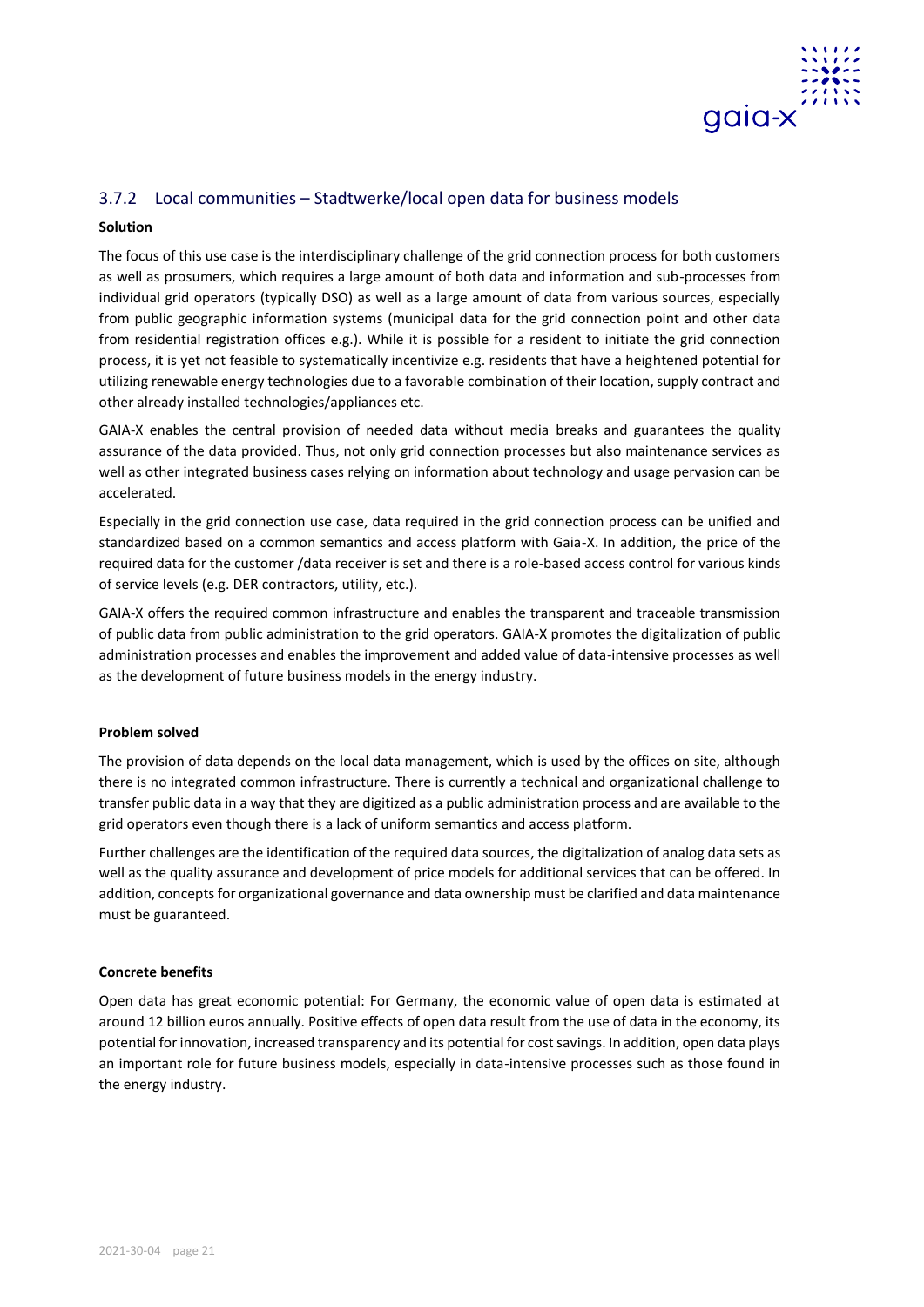

## <span id="page-22-0"></span>**3.8 Description Use Cases energy networks**

## <span id="page-22-1"></span>3.8.1 Networks – Long term scenarios

## **Solution**

Creating long-term scenarios for the energy transition requires running mathematical optimization models which are to be fed by numerous data.

By creation of long-term scenarios, we understand optimum energy mixes (installed capacity and storages, expansion of networks) from now to 2050. There exist today many different initiatives and projects within the European modelling community, but it appears that models and input data are not fully open, suffer a lack of transparency, which makes the studies' results difficult to understand and analyse. Most of the needed data are often not available, non-consistent (coming from various sources) and not transparent.

The openENTRANCE project (started 2019, running until 2023) proposes a first step for more transparency and more data available. This project has the following main deliverables:

- **-** A database offering access to modelling results and inputs
- **-** A nomenclature of data (i.e., an accurate description of all different variables which are available on the database)
- **-** A series of open models (made open during the project), connected to the platform (i.e., able to be fed with data based on a common data format)
- **-** Long-term energy scenarios computed from open data, with an open-source model
- **-** A series of case studies (inputs and results being available on the database) focused on some topics of interest.

The objective of the Gaia-X use-case would be to:

- **-** Share and extend the data nomenclature
- **-** Facilitate access to various sources of data (which would be made consistent with the nomenclature)
- **-** Access to consistent data
- **-** Run Advanced functions:
	- **-** Selection/upload of consistent data
	- **-** Various treatments of data
	- **-** Allow users to run the open models. Those models require IT systems which are often not available for the teams willing to run the models. GaiaX could offer this facility (containerize models so that they can run on any IT system + rent High Performance computing resources)
	- **-** Benchmark functions making it possible to re-run a specific study with the same model but different inputs /assumptions or the same inputs and a different model
	- **-** Visualisation of inputs and outputs + statistical analysis

**-** …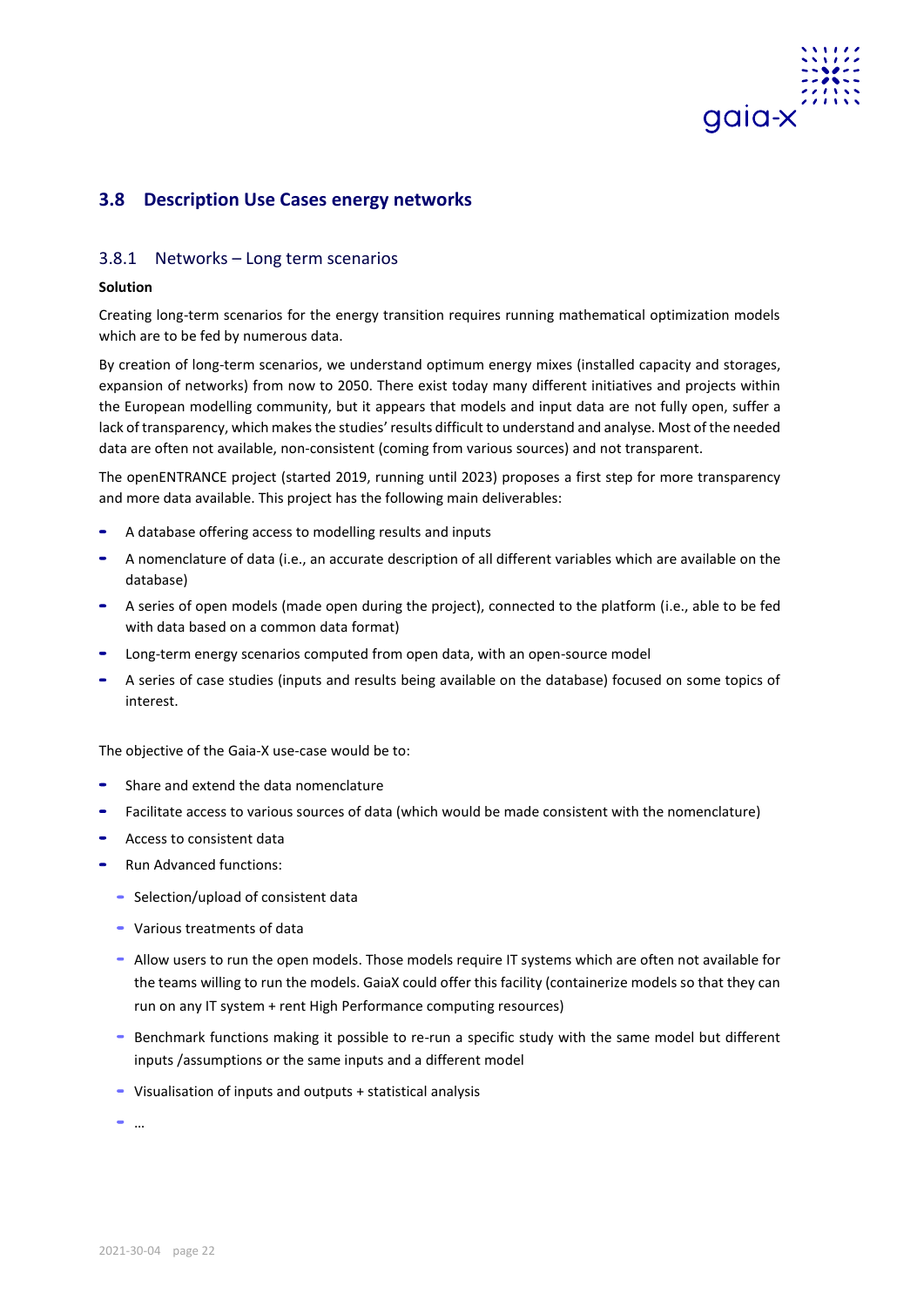

Decision makers, stakeholders and modelling teams, at European, national and local levels underline a lack of reliable, consistent, transparent data to build relevant long-term energy scenarios. Many studies are published by many different teams which the latter cannot easily interpret nor challenge, due to the lack of transparency both in input data, modelling assumptions and algorithms, and output data. Moreover, modelling team often cannot access to some of the data (including the fact that a high percentage of modelling resources is used to look for data or replace unavailable data) or only have access to low quality data in their studies, and it is very difficult to assess the impact of this lack of quality in data on the results.

The approach proposed by openENTRANCE includes most of the advanced functions but relies on a database which cannot be scaled up, as it was designed for small volumes of data. Moreover modelling teams do not have access to the adequate IT resources to be able to run big cases.

## **Concrete benefits**

- **-** Improve the European ability to build relevant and feasible long-term energy scenarios
- **-** Enhance the reliability of scenarios
- **-** Enable benchmarking of scenarios
- **-** Increase actor's confidence in published scenarios
- **-** Enable different kinds of actors to run their own energy system modelling studies:
	- **-** Actors with access to data but not to state-of-the-art model
	- **-** Actors with access and experience on models but lacking consistent and high-quality data
	- **-** Actors without access to HPC resources….

## <span id="page-23-0"></span>3.8.2 Networks – OrtoPhotos

#### **Solution**

This use case aims to digitalize the mapping of existing networks to be more precise and have the possibility to create new services and serve new clients on this basis. It would be made possible by acquiring high precision aerial images (from 20 to 5 cm/pixel) and then recover, transform, store and disseminate the aerial images acquired.

This use case is part of the New Large Scale Mapping project from Enedis and is currently facing the following major issues:

- **-** Human factor: Transfer between Regional direction and Supplier by physical exchange of hard drives;
- **-** Integration & Injection into the IS: Data processing for customization;
- **-** Storage: Large volume of data (75 TB);
- **-** Service exposition: Consumption / data visualization / Ortho-photos via APIs.

## **Problem solved**

Today, this network mapping is done manually and not precise enough.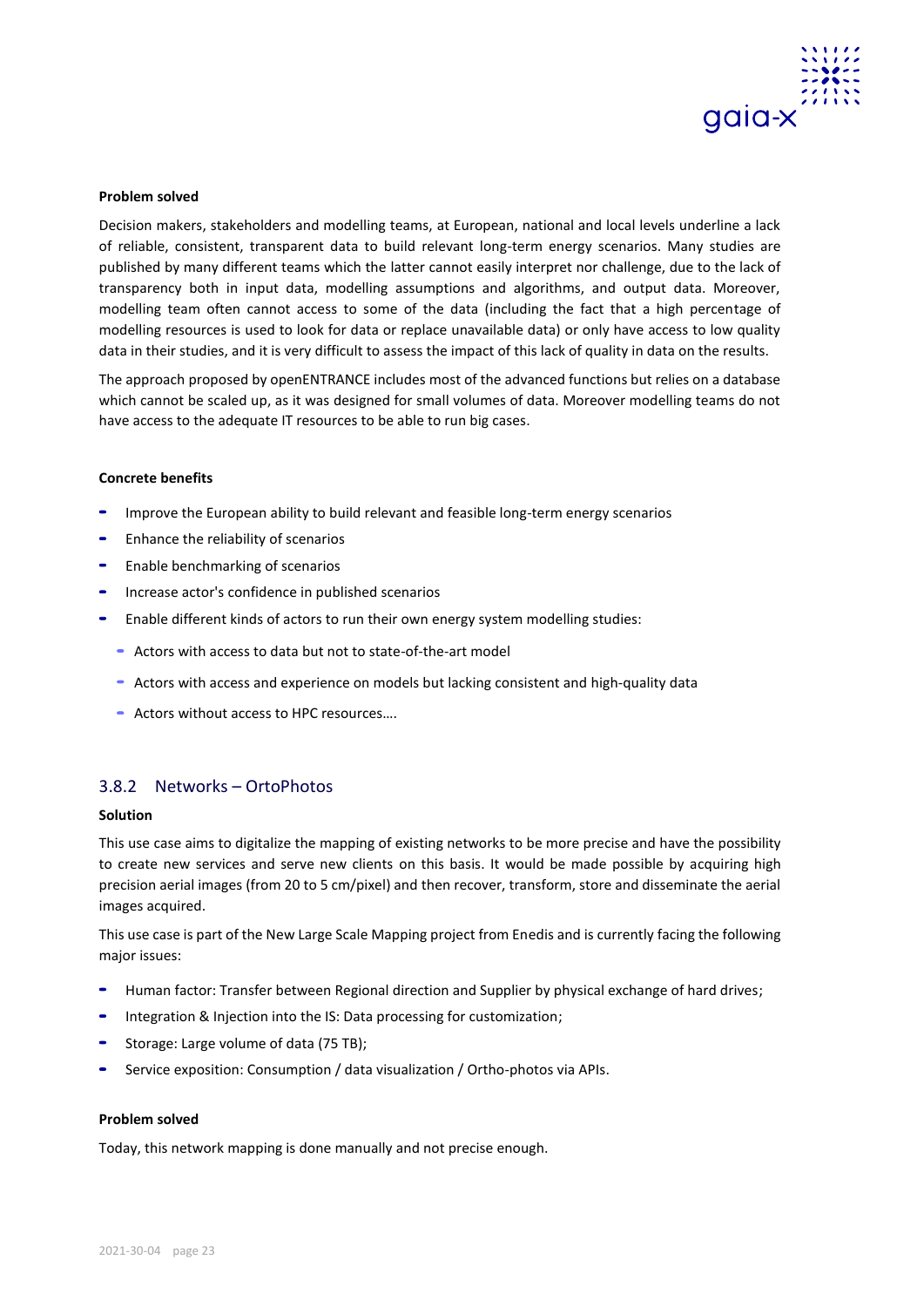

## **Concrete benefits**

- **-** Improve the process to secure and track photo embedding
- **-** Set up a scalable, reliable, robust and autonomous orthophoto service
- **-** Ultimately allow new services to be opened and new users to be served

## <span id="page-24-0"></span>3.8.3 Networks – Real-time data for EaaS market design cross-border

## **Solution**

The residential end-consumer wants to use its own produced energy in the way he wants. The national grids are slowly evolving to a more interconnected European grid enabling cross border flows. This would allow the end-consumer to charge his electric vehicle in another country when going on a vacation or business trip by using the excess of produced electricity, of course in consideration of congestion constraints.

Besides the necessary needed changes in market design and legislation. There is also a need for exchanging real-time data, first locally (between DSO, TSO and other market players) but alsocross border between different parties (DSO, suppliers, charging pole operators) so that excess electricity in real-time can be used for charging the electric vehicle by a EaaS (Energy-as-a-Service) provider. GAIA-X can provide the technology for the required platforms to enable these data exchange.

- **-** Consumer data: Name, Address, EAN, Supplier, production
- **-** Charging Pole Operator data: Name, Supplier, charging consumption, Location
- **-** Electric vehicle data: Charging consumption, Location

If there is an excess in production of the consumer, this value will be substracted from the charged electricity leaving the consumer only to pay for the infrastructure of the charging pole operator.and the remaining charged electricity that is not covered by his own production. Off course, this means that the produced electricity is not remunerated by the consumer's supplier since it is already consumed and that the transferred energy is not charged by the CPO's supplier. The local DSO's will give a green light if this transaction not causes additional congestion problems while the TSO's monitor if sufficient cross border capacity is available for the transaction.

A centralised platform for these EaaS providers based on the GAIA-X technology can further facilitate the coordination between these EaaS providers when the same data is used by different EaaS providers. For example, you want to share your excess of electricity with your neighbour while at the same time charging your EV somewhere else. While at the same time, the output of certain services can be used as input for other services, for example, I want to know the average CO2 emissions of the electricity consumed by my EV for a better insurance.

## **Problem solved**

The traditional energy system stores a large number of data like consumption, supplier information, EAN about the consumer that is only shared between a limited number of parties within a country (DSO, TSO, suppliers). GAIA-X can provide a foundation to enable an easy access to this kind of data for new EaaS providers targeting an European client base.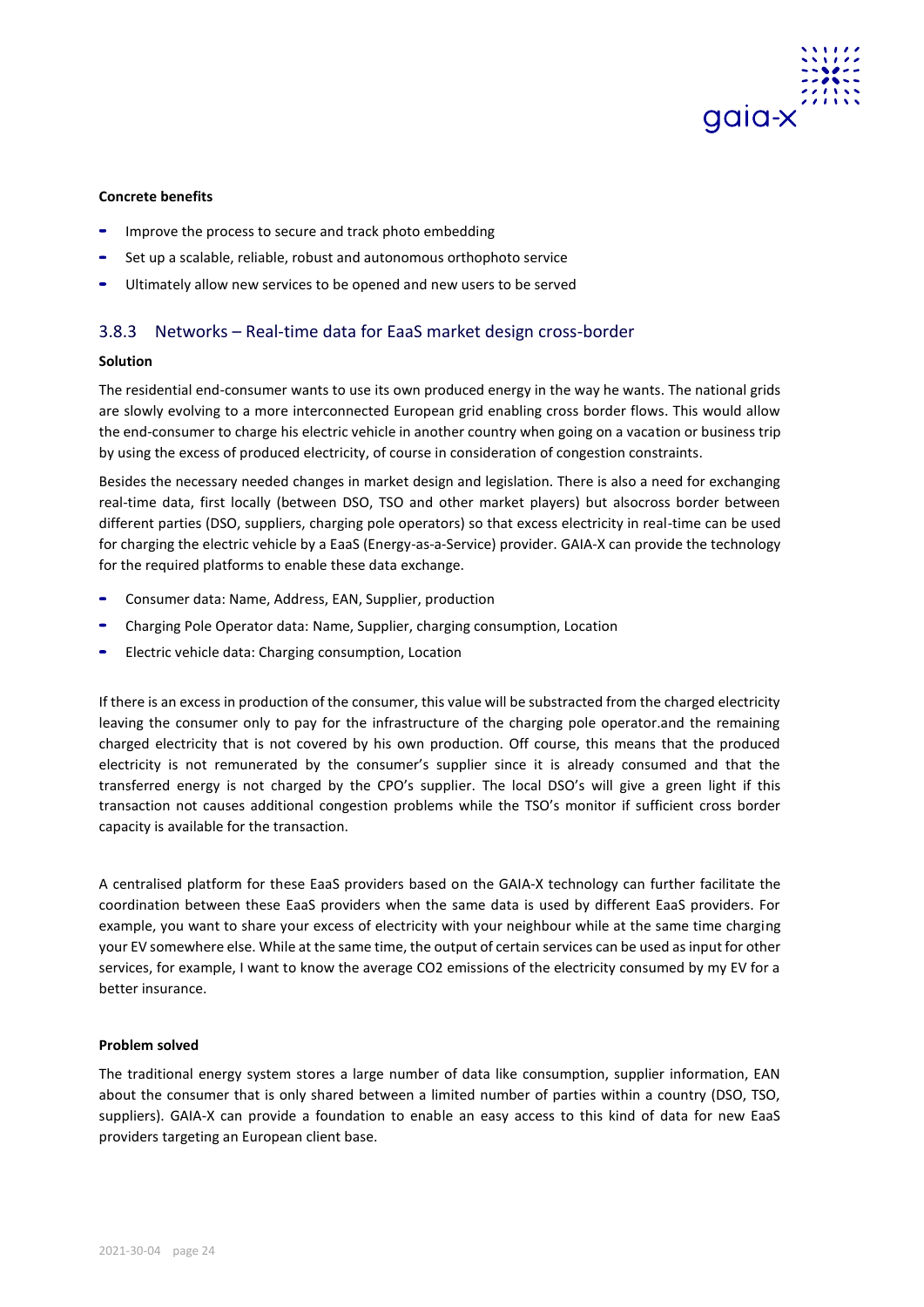

Not only traditional energy players have a large number of data about the consumers also new big players like OEM (Tesla, Viessmann) will have data about the end-consumer. However these data is available with different players, in different formats but very useful for new EaaS providers. GAIA-X can provide guidelines that would foster standardisation and data interoperability.

And last but not least, GAIA-X can create a more consumer centric system. GAIA-X will not only enable the consumer to solve his pains in climate friendly way by use of EaaS (in this use case, charging his EV crossborder with his solar production). GAIA-X can provide the foundation of putting data sharing more in the hands of the consumer instead of the big companies.

## **Concrete benefits**

- **-** Increased consumer experience around the energy transition with monetary and non monetary value streams
- **-** Lower entry barrier for new EaaS providers due to standardisation and easier access to data

## <span id="page-25-0"></span>3.8.4 Networks – Congestion management through TSO-DSO traffic light

## **Solution**

The increase of decentralized renewables and the electrification (of the mobility, of the heating…) will increase the pressure on the distribution grid that has not necessary been initially built to withstand such energy flows and variation. At the same time the decrease of central power plant to balance the grid coupled to the uptake of renewables will require to leverage more and more the decentralized demand side asset for the grid services including balancing purposes activated by TSO. However the activation of such flexibility should take into account the local congestion impact and therefore be conditioned by an agreement from the local DS0.

For that reason DSO's should share "traffic light" to TSO in order to signal congestion risk in all step of congestion management: planning, forecasting of the need, market auction and finally real-time activation.

As presented in the *TSO-DSO report: an integrated approach to active system management with the focus on TSO-DSO coordination in congestion management and balancing*, the traffic light concept will be use to coordinate the flexibility activation.

- **-** If the traffic light is green, the TSO can use the flexibility without restriction;
- **-** If the traffic light is orange, the DSO will ask Flexibility Service Providers (FSP) to resolve a planned congestion which could limit flexibility activation
- **-** If the congestion is not resolve in right before the activation

The DSO could also incentivize the participation to the market for resolution of congestion through the exposition of the orange traffic light state.

In order to get more accurate response of the flexibility portfolio at local level (e.g. heat pump, electric car…), the incentivization could be based on artificial model calculating best dynamic tariff price based on previous reaction. This could shorten the reaction and maximize value for the flexibility provider.

state is seen as out of the scope of this report.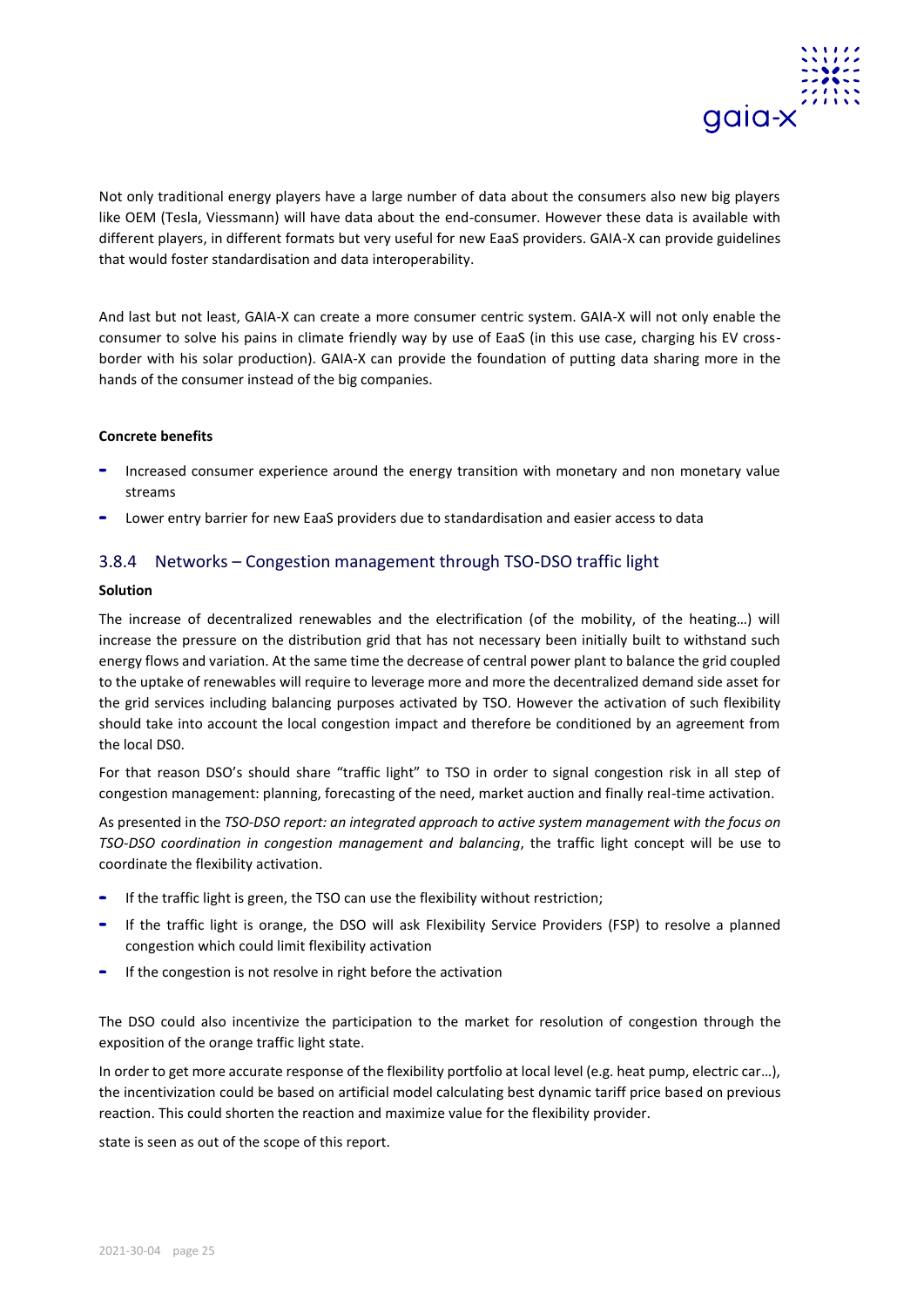

The main challenge to deal with the congestion management will be related to the exchange of data in a standard and near real-time between TSO and DSO.

The use of standardized semantic should facilitate the translation of the traffic light between the DSO and the TSO and therefore enable near-real time activation of flexibility respecting the constraint of the congestion.

## **Concrete benefits**

- **-** The benefit of Gaia-X will be translated in the easiness to connect the different stakeholders Tso/DSO/OeM… This should then relates to low cost of implementation
- **-** In parallel, European standard for TSO-DSO interface could offer to market players easy business model development at European scale (e.g. flexibility aggregation, optimization…)

## <span id="page-26-0"></span>3.8.5 Networks – Cross-TSO failure or labelled image database for predictive maintenance training

## **Solution**

As the share of renewables is increasing in the energy mix, the volatility and uncertainty are making the management of the system more and more complex. Therefore, the high availability of the grid is more important than ever cause each failure could lead to more congestion risk and therefore more system operational risk and ultimately affect market conditions in case of high scale impact.

At the same time, the grid aging is increasing in Europe requiring more and more maintenance which will imply more risk of congestion in case of unplanned outage and increase of the maintenance cost. On the other side, maintaining an asset too early while it is still healthy is also leading to new cost that could be avoided. Therefore, it is very critical to get a deep understanding of the best moment for maintaining the critical asset to maximize the availability and minimize the overall maintenance cost.

For that reason, multiple players start to test and implement first condition based maintenance and then predictive maintenance.

The latter is based on artificial intelligence model that will be trained based on previous failures data. The data could be recorded occurrence of specific failures (as broken connector switch or explosion of transformer equipment) or some pictures taken generally by drones that are used to detect defect on pylons and lines (as rust for example).

However, as the grid is one of the most critical infrastructures, the maintenance is generally followed very closely and the number of unplanned failure is limited. For that reason, it is often difficult to get proper data to train predictive maintenance or image recognition algorithm.

In parallel, the value of the AI algorithm is sitting more in the data used to train and therefore by using multiple suppliers, companies are generally reinforcing indirectly the product of suppliers without benefiting from the potential commercial impact of it.

For that reason, it would be beneficial to put in common failures and/or pictures collected among the different system operators which could be used to train new algorithms. Later, the development of shared sovereign AI model for predictive maintenance could be envisaged.

However, to be efficient, such cross-company database would need to be coordinated among the different system operators and the data semantics / labels should be harmonized among the system operator to make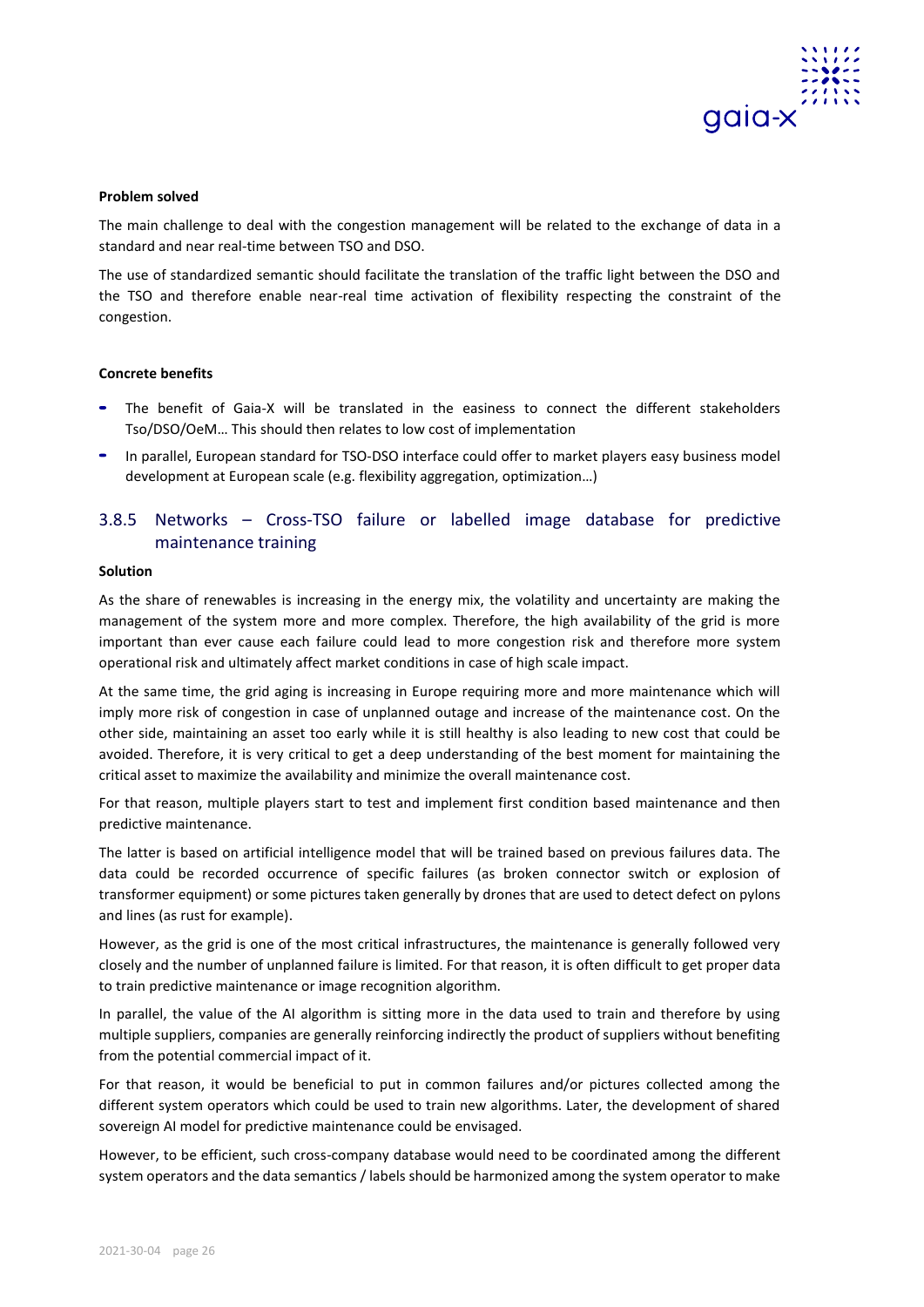

sure the predictive maintenance solution can effectively be trained. That requires a strong alignment between the system operators and strict common rules for data exchange.

## **Problem solved**

- **-** *Unified data set*: The standardization of data semantics and exchange through Gaia-X rules could highly facilitate the integration of new data as training set for predictive maintenance will be easier.
- **-** *Efficiency and portability*: On top, the use of efficient sovereign cloud infrastructure will facilitate the treatment of this cross-company data for the asset management analytics services.
- **-** *Integration*: The use of unified API will also facilitate the integration
- **-** *Sovereignty*: Finally the use of a co-built data set is ensuring a sovergnity of the data among the TSO (and potentially DSO) avoiding that analytics supplier keep the knowledge through training their model in blackbox and being the only one to benefit from the commercial added value of these dataset. The setup of a unified cross-country data set could bring more power to negotiate with analytics supplier or even to develop own analytics services on top of the unified data-set

## **Concrete benefits**

- **-** Better trained predictive maintenance
- **-** Sovereignty of data and potentially analytics model leading to more weight in the negotiation with service provider for predictive maintenance or even the development of sovereign analytics services.

## <span id="page-27-0"></span>3.8.6 Networks – Energy data-X

## **Solution**

The energy data-X initiative applying for the BMWi Gaia-X Funding-competition is aiming to define the "Data Space Energy" for Germany. In Germany, as it is in Europe, the energy infrastructure belongs to the most critical infrastructure in our economy. This also applies to the data created and used in the energy domain, for example, the misuse of which could cause great social and economic damage. For this reason, the data obtained may only be used and processed in a way that is relevant to the matter in hand. Data exchange in the current market model is highly complex and decentralized with to meet the high data sovereignty and security requirements. This works in the classic energy market model where a few large producers guarantee the security of supply. In particular, the shift towards a decentralized and decarbonized energy market thereby requires major changes in order to meet the increased demands on data quality (e.g. highly granular or real-time smart meter data) and data transmission to ensure the security of supply. The currently used technologies as well as the given design of the market communication, where the (smart) meter values are transmitted every 15 minutes on the following day, will reach its limits in the near future. Furthermore, players such as e-mobility, prosumers or mass-market heat pumps are not yet integrated into the current system but will take on a core function in the energy market of the future.

Energy data-X uses the Gaia-X Data Space infrastructure to define and test a possible solution by creating an Energy Data Space where smart meter and sensor data is connected and made available for identified and authorized participants in the energy market. By "Sensor Data" we mean all data that is not collected via BSIcompliant measuring systems (e.g. in PV inverters, from uncalibrated meters of charging stations). The Energy Data Space then builds the basis of a digital energy economy that efficiently reduces the complexity of the future renewable energy system. This goal will be reached by simple and fast provision and post processing of required information through a common Energy Data Space. This enables a more efficient response to fluctuating feed-in, serves as a basis for new, cross-sector applications and enables the development and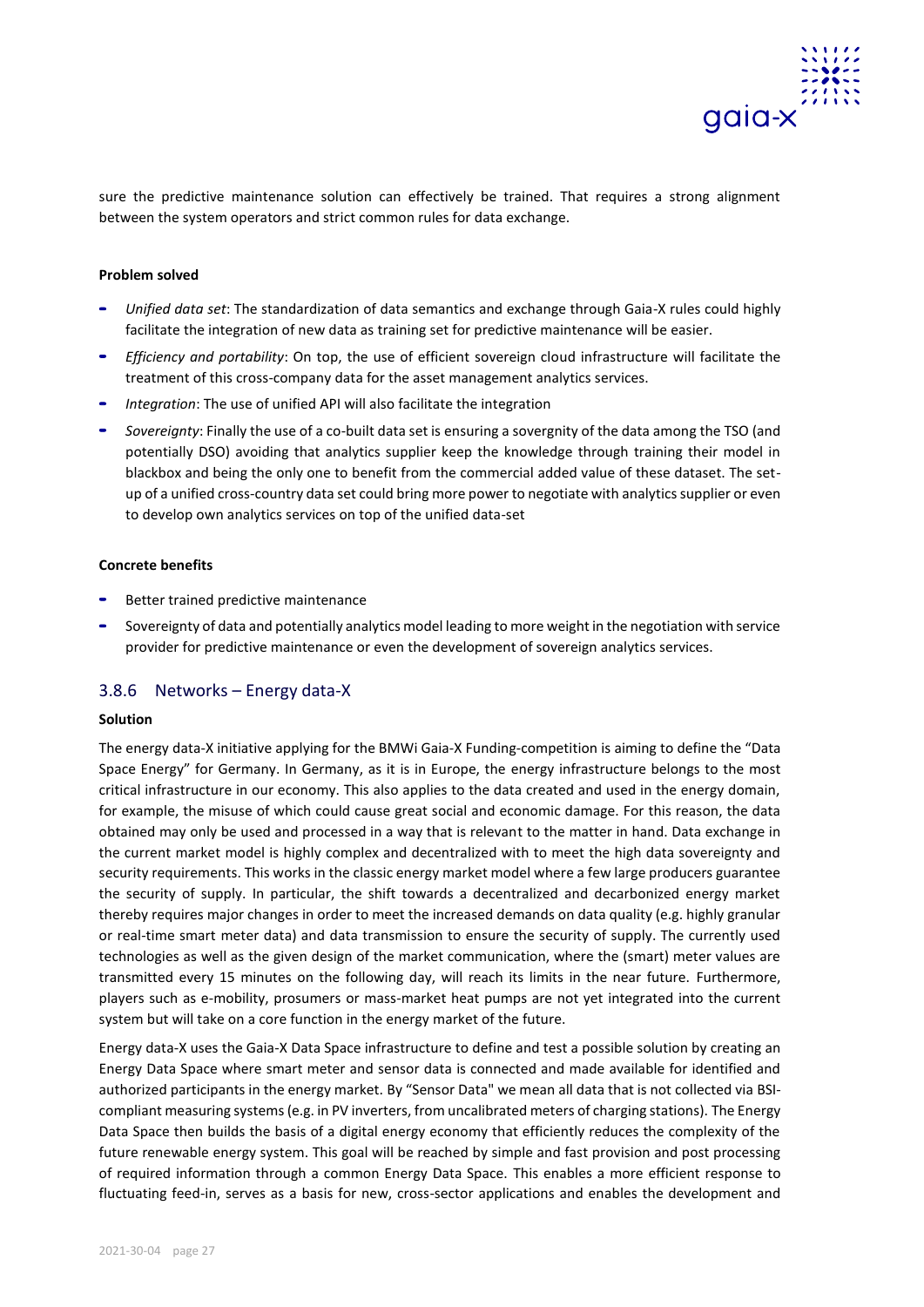

provision of Smart Services by and for the large number of players in the energy market. Enabling datasovereign use of cross-company data for concrete analyses and decisions is the basis for the use of artificial intelligence. Energy data-X will define the integration of selected master data as well as sensor data via an Energy Data Space enabling an data efficiently, sovereignly and transparently use of exchanged data for system operation as well as value-added services ("Smart Services") and innovations. Furthermore certain process can be developed and provided centralized through the Energy Data space.

## **Problem solved**

The current energy market model for data exchange is not able to meet the future requirements for data transmission, data quality and data security. The energy-data x initiative will define a solution for this problem by using the Gaia-X infrastructure. Thereby realizing economic potentials and synergies, enabling an increase in innovative capacity, clarification of the economic and technological benefits of GAIA-X for the German energy market and realization of competitive advantages with the GAIA-X data infrastructure.

Furthermore, energy data-X addresses the need in the market to include "sensor data" in certain processes. This sensor data could then be used by MPOs or grid operators for the purpose of substitute value formation. The Research focus lays on the following key elements:

- **1. Applicability of Energy Data Space to crosslink smart meter and sensor data:** Enable interoperability and portability of data and data-driven applications within and across sectors. Data spaces aim to create an ecosystem (including companies, organizations and individuals) that generates new products, business models and services based on more and more accessible data.
- **2. Advanced smart energy data services which base on the Energy Data Space** ("Innovative Smart Applications"): Include data-based business solutions that use, for example, AI, the Internet of Things (IoT) or Big Data. The GAIA-X ecosystem is intended to provide a marketplace for data monetization and incentivize trusted data sharing across different actors in the ecosystem.

The result will be a demonstrator of technical maturity level 4-6 that shows the suitability of the Data Space approach for a future data exchange model in the future German energy market model.

## **Concrete benefits**

Establishing a large and comprehensive energy data space offering various data driven use cases for players in the energy market.

- **-** Consumer: Simplified accessibility of data and service offerings, improved data security and data sovereignty.
- **-** TSO: Improved system knowledge and system operations e.g. replacement value creation, forecast.
- **-** DSO: automated settlement processes, process efficiency e.g. supplier switching.
- **-** Service provider: Accessibility of data common data source for new and existing services
- <span id="page-28-0"></span>**-** OEM: additional data value streams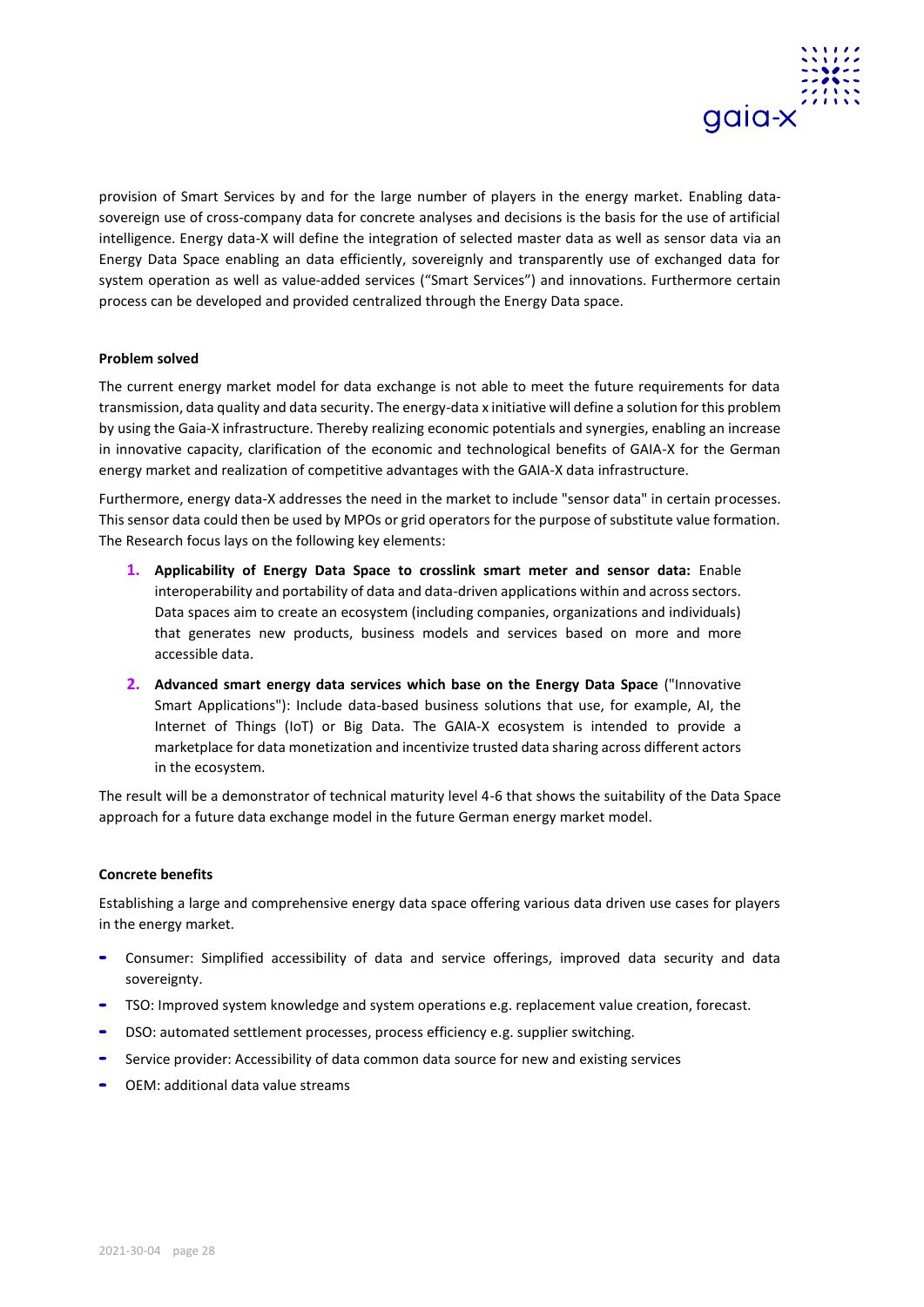

## **3.9 Description Use Cases Compliance and traceability:**

## <span id="page-29-0"></span>3.9.1 Compliance and traceability – Green certifications

## **Solution**

Within the GAIA-X Energy Space our solution is providing a certification service for green energy. The goal is to issue automated, timely and governmental approved sustainability certificates for Energy, cross-Sector and along the entire value chain. Covering certification of e.g. Electricity, Gas Hydrogen, Green-Fuels and other green goods

The initial solution scope could be as follows:

- **-** Defining and implementing governance structure for partner ecosystem
- **-** Define certificate standards for different energy sources
- **-** Building decentral partner ecosystem and providing decentral digital identities for assets producing or consuming green energy (e.g. Wind turbine, PV-plant, Electrolyzer, Methanol-Synthesis-plant, Steelplant)
- **-** Connect decentral digital identities with asset sensors
- **-** Implement proven standards into the certification management scheme
- **-** Prove and confirm trustworthiness of implementation
- **-** Issue certificates related to asset sensor data in asset specific wallets
- **-** Transfer certificates between wallets (market participants) based on defined standards
- **-** Devaluate Certificates based on timely (e.g. 15 minutes) asset sensor data
- **-** Defining and implementing automated payment scheme for certificate management

## **Problem solved**

Provide a working example. Prove that trustworthy and automated issuing and management of sustainability certificates works across multiple Energy sources and industrial Sectors as well as across EU countries. Demonstrate that decentral data ecosystems can connect different industries to prove the sustainability of produced goods in regards of energy

## **Concrete benefits**

Get a demonstrator off the ground quickly. Solve all initial issues with applying GAIA-X concepts and architecture for a real-world sustainability certification application. Thereafter, use this demonstrator for training and onboarding of new stakeholders.

## <span id="page-29-1"></span>3.9.2 Compliance and traceability – Infrastructure data for new business models

## **Solution**

Energy infrastructure belongs to the categories of most critical infrastructure in our economy. Critical infrastructures are those that ensure the supply of essential goods and services. They form the nerve cords of our modern society. Due to their importance for the interaction of all segments of society, these infrastructures require special protection. This also applies to data in the energy supply sector, for example,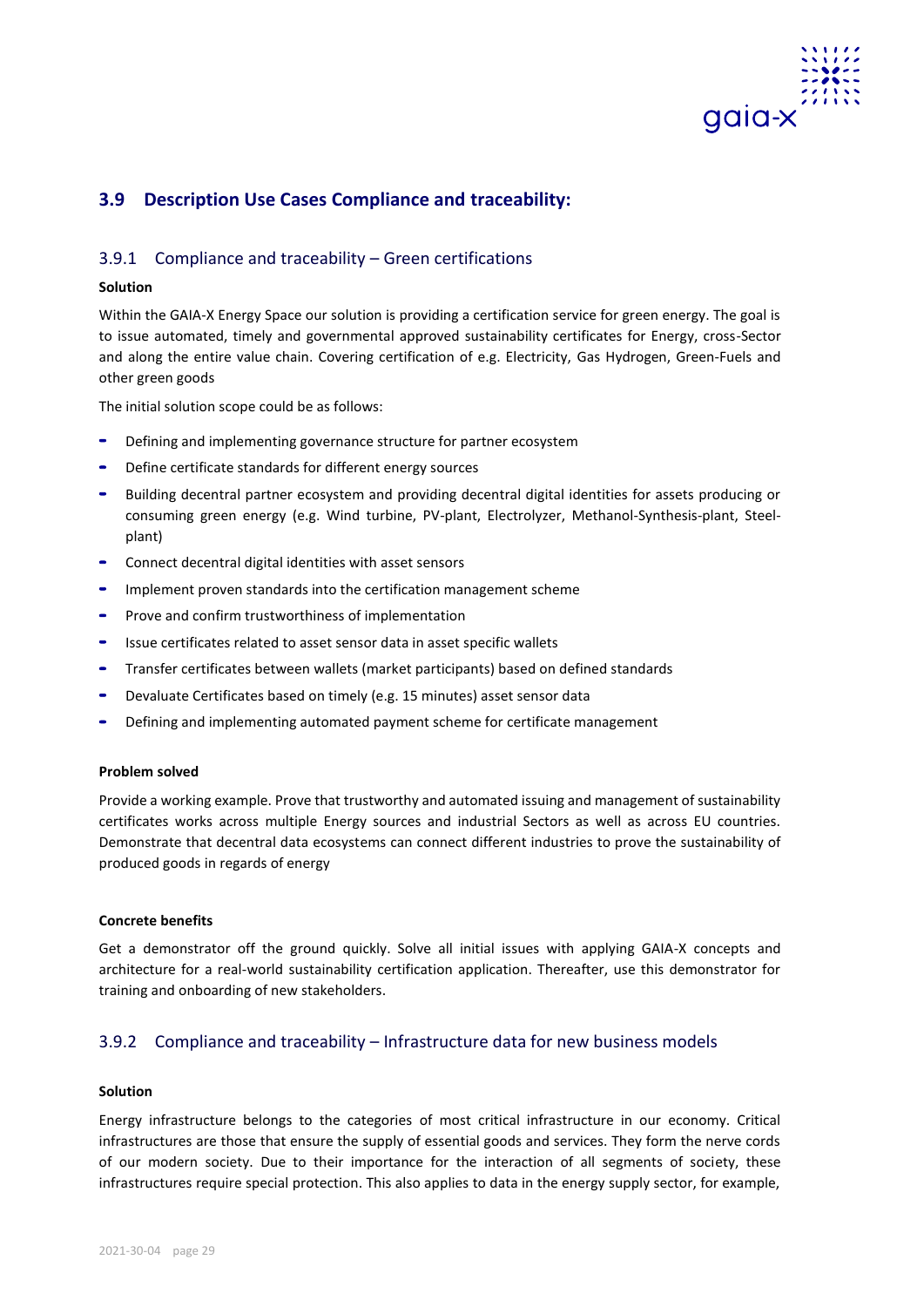

the misuse of which could cause great social and economic damage. For this reason, the data obtained may only be used and processed in a way that is relevant to the matter in hand.

At the same time, digitization has also arrived in the energy industry. It is driving forward the process of restructuring the energy system initiated with the energy turnaround in the form of more efficient processes and new business models. Several hundred energy start-ups are already supplying the energy turnaround in Germany with innovations such as virtual power plants, i.e. physical power plants that are interconnected via a platform. A 'dedicated turnstile' now provides them with even more support. Business models that drive the energy turnaround can and should also be implemented using infrastructure data on a simple and secure way.

## **Problem solved**

The challenge is to reconcile the objectives and principles of using data from critical infrastructures and the need to use data for new business models. To this end, regulatory issues should also be addressed: Is all data classified as critical or is there any differentiation? If so, may only a certain type of e.g. certified data centers be used for processing? Which market players would have access to the data they could use to transform value chains? How would data sovereignty finally be guaranteed?

In short, the provision and secure use of infrastructure data must be clearly regulated. One option could be to use only digital data twins, as proposed in the present Use Case. In this case, it would also be possible for energy suppliers or third parties to develop new business models based on this data. Some operators of critical information already provide such data twins which can be used by others for their own business models.

## **Concrete benefits**

This demonstrator focuses on the brought usability of infrastructure data without endanger the critical infrastructure itself. We see a huge retention to provide infrastructure data for further purposes due to the risk of being misused. By using GAIA-X and its components of identity & trust, sovereign data exchange and compliance third parties will become providers of distinguishing data products and software appliances.



## <span id="page-30-0"></span>3.9.3 Compliance and traceability – Existing standards integration to GAIA-X

## **Solution**

Gaia-X will be a non-domain specific platform and will be used in various contexts and use cases. However, those domains have a specific vocabulary as well as corresponding basic communication stacks and data models. The use cases already envision common semantics as data models for communication or automation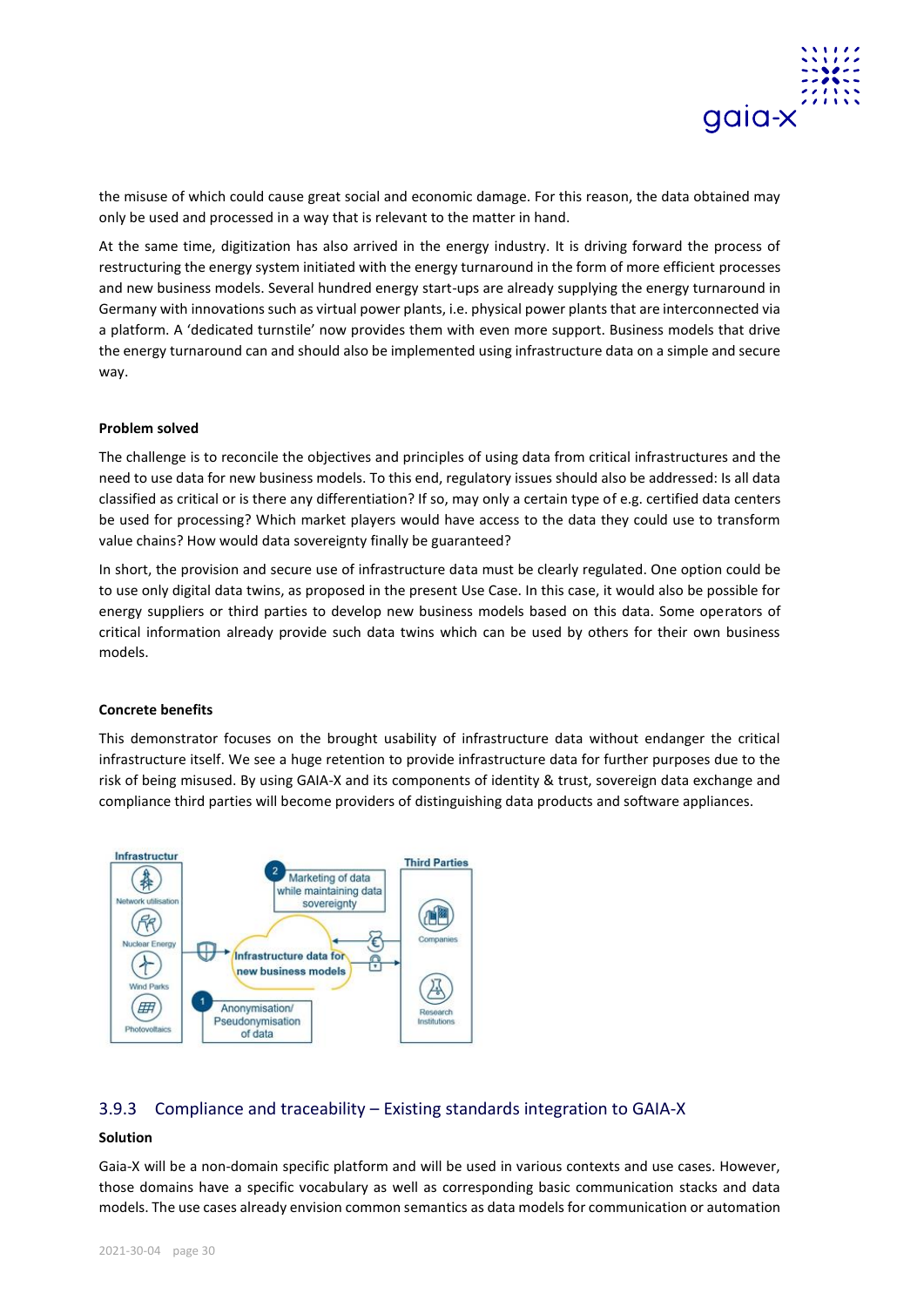

and control of e.g. DER /DES but there is a strong need to foster the use of domain specific standards whenever possible and be open to incorporate and mediate to those legacy systems and technologies. From the UC point of view, one particular issue will be the convergence of both OT (operational technology) and IT (information technology) in the future Smart Grid. As data from IT and historical archives will be used for realtime optimization in OT (grid control contingency etc), there is the danger of format and semantics transformations which should be prevented. Given approaches like OPC which helps to use domain specific data models as address spaces, such an open approach shall be considered and documented for GAIA-X infrastructure services. Existing standards shall be screened for compatibility with the envisioned GAIA-X infrastructure and fallacies and gaps be documented.

IT/OT

## **Problem solved**

NIST identified 75 existing standards and 15 high-priority gaps in support of smart grid interoperability, in addition to cyber-security issues, as a starting point for standards development and harmonization by standards setting and development organizations (SDOs like IEC and CEN/CENELEC). Sixteen Priority Action Programs (PAPs) have been initiated by NIST to address areas in which standards need revision or development to complete the standards framework according to their smart grid vision. n addition to the US perspective, the IEC Standardization Management Board (SMB) of Technical Committee (TC) 57 identified over 100 standards and standard parts in a strategic review of power system information exchange. Both of these studies concluded however, that only a small number of standards lie at the core of smart grid interoperability and they can be organized into a corresponding layered reference architecture described in IEC/TR 62357 – the so called SIA – Seamless Integration Architecture. The evolution of IEC/TR 62357 reflects the broadening scope of TC 57 in step with smart grid use cases from its original charter of ''Power System Control and Associated Telecommunications" to "Power System Man-agement and Associated Information Exchange.'' Generally this change reflects the shift in emphasis from lower level interconnection automation OT protocols to abstract information models in the higher levels of the architecture in IT as the number of business functions needing to interoperate with PSAs has increased with smart grid evolution. The TC57 architecture generally follows the form of the GWAC Stack layers 1-7, as it ascends from standards

concerned with communications relating to the connec-tivity of field devices through to information exchanges to support business pro-cesses and enterprise objectives. This reference SOA blueprint shows how these standards relate to each other, require harmonization and presents the gaps where further standards development work is required. In general all standards setting and development organizations advocate a collaborative approach to the development of open standards for the smart grid, with the reuse of existing standards as far as possible. Gaia-X will be a non-domain specific platform and will be used in various contexts and use cases. However, those domains have a specific vocabulary as well as corresponding basic communication stacks and data models.

## **Concrete benefits**

The cost to fix a software defect varies according to how far along you are in the cycle, according to authors Pressman / Grady. One of the main costs drivers is the integration of components and system from various heterogeneous software or system vendors. Integrating based in standards lowers the amount of coordination and integration tests needed and fosters faster integration with less errors. As integration occurs in the later stages of a software project, costs of failed early interface semantics will cause a high maintenance and integration problem in the later stages.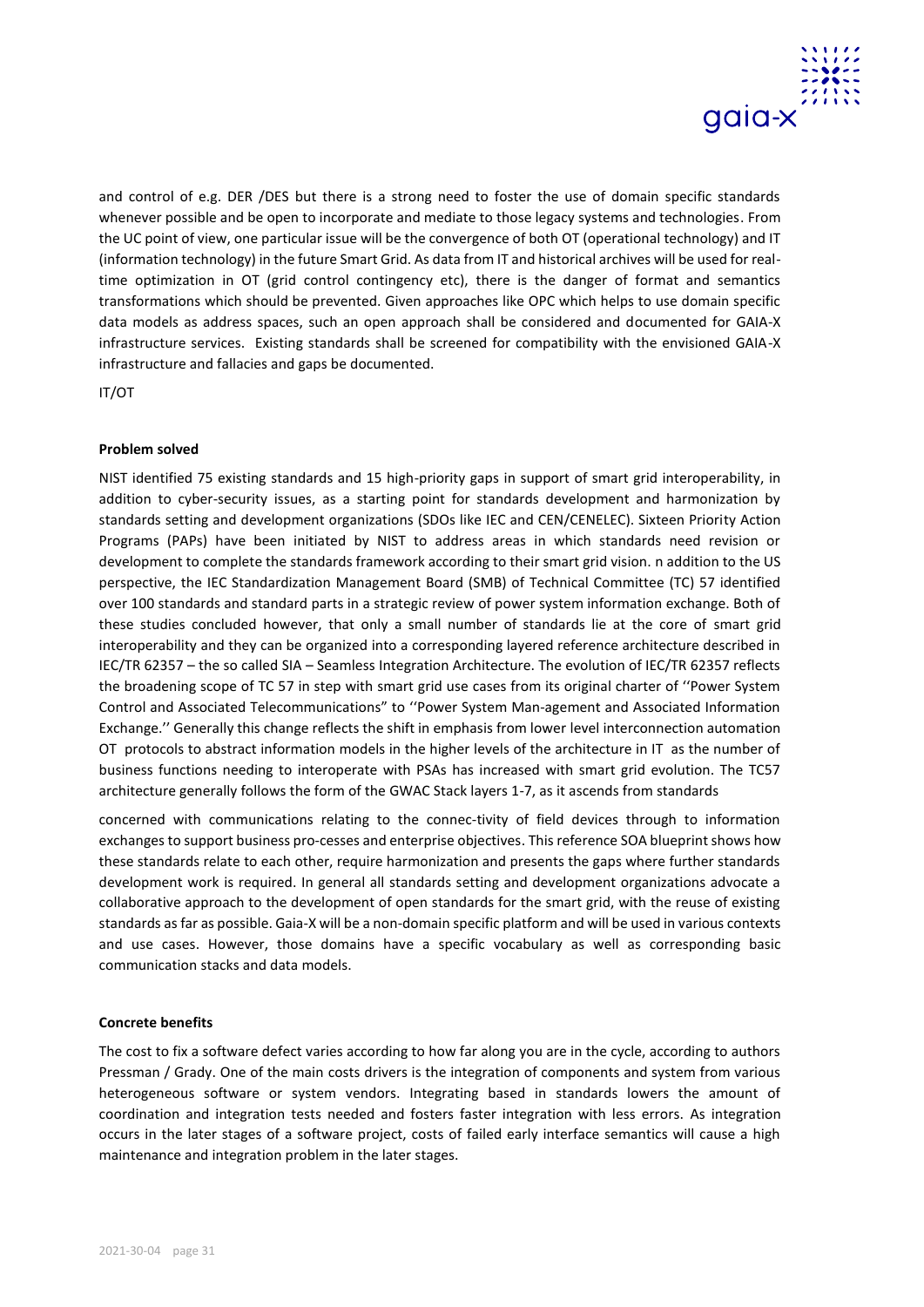

## <span id="page-32-0"></span>3.9.4 Compliance and traceability – Trusted HUB

## **Solution**

This use case focuses on the design and implementation of a managed service to address the demand of privacy-preserving machine learning and multi-party computation in the GAIA-X ecosystem. Aggregating, combining, and analyzing data — including data analysis, machine learning (ML), Artificial Intelligence (AI), and decision making — from different sources are becoming increasingly important almost in each and every domain from Energy 4.0 to Industry 4.0, Mobility, and financial sector. At the same time, this process is often complicated as relevant data is often privacy sensitive and created and owned by many different data owners that do not tend to share with others since when exchanging their data with third parties, they may not only reveal their business secrets but also lose control over their data and for what it is used. Many data owners are aware of the technical and economic potential that is realized by analyzing their data, in particular, in combination with data obtained from other data owners. The process of combining and collaboratively analyzing different data sources results in new insights, better AI/ML models, better decision-making as well as new/improved data-driven products and services. Considering this fact, this use case geared towards the integration of "Trusted Data Hub," a Hardware-Software privacy-preserving ML and multi-party computation solution, enabling several different parties to jointly analyze data, just as if they have a shared database without ever revealing those data. In other words, sensitive data sources held by multiple parties can be linked together in a secure manner, while parties gain no additional information about each other's sensitive data, except what can be learned from the output of data analysis.

## **Problem solved**

AI/ML is widely used in many areas of the energy domain, from energy fraud detection to theft detection, anomaly detection of energy consumption, energy demand prediction, demand response management, renewable energy forecasting, planned/unplanned disruptions forecasting in the power grid, outage detection and prediction, predictive/preventive equipment maintenance, and energy trading, among others. Machine learning and big data solutions enable energy and utility companies to optimize their resources, improve energy flows, manage the grid, schedule energy, and prevent mistakes. Unfortunately, the utility of AI/ML solutions is currently hindered by limited data availability for algorithm training and validation due to the absence of standardized data sharing/exchange as well as the requirements and concerns to protect the privacy of data owners and parties participating in the energy ecosystem. Although International Data Space (IDS) and GAIA-X Data Space can partially address the first issue, the development of new solutions to concurrently address the demands for privacy and ML utilization is a necessity. Trusted Data Hub aims to bridge this gap by providing a secure, privacy-preserving, and multi-party platform preventing data owner's privacy compromise and protecting data leakage.

## **Concrete benefits**

Privacy-Preserving and Multi-Party Computation play an important role in the data economy and the spark of innovative new business models. It bridges the gap between the utilization of AI/ML services and the privacy of data owners enabling transparent aggregation, trustworthy refining, and collaborative analysis of data sources to be provided as a new product/application on the energy markets.

## <span id="page-32-1"></span>3.10 Maturity indication of the data space and current health status

## <span id="page-32-2"></span>3.10.1 Addressing the demand side

The demand side is already well represented and the ambition is to expand further: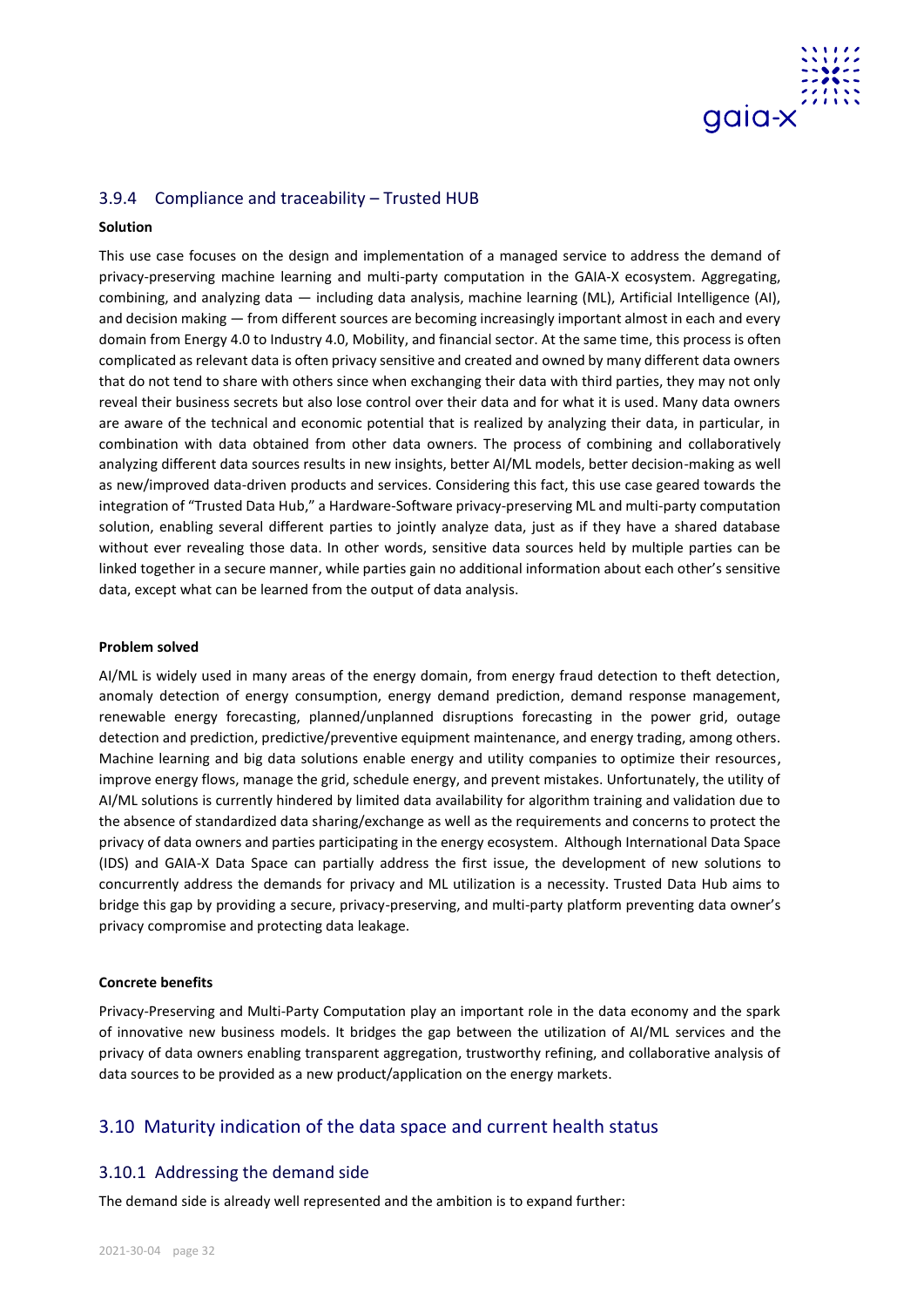

- **-** There is a broad representation of Energy Companies from Germany, Belgium and France at the moment
- **-** There are companies and use cases in all segments of the energy value chain: production (renewables, hydrogen and nuclear), networks (electricity, gas, heat, etc.), marketing, sales and compliance

This has to be completed by each Hub / country if necessary.

## <span id="page-33-0"></span>3.10.2 Representing the supply side

These energy companies are already able to develop smart services (AI, IOT, Machin Learning, Blockchain…) and to integrate suppliers to develop these services.

Technology companies able to work within GAIA-X to provide infrastructures and data protection services are also stakeholders of the data space.

## <span id="page-33-1"></span>3.10.3 Creating a sustainable business model in the data space

There is a very good equilibrium between demand and supply side in the data space Energy, ensuring the achievement of the roadmap with sustainable business models.

## <span id="page-33-2"></span>3.10.4 Ramping up the TRL – from prototype to operation

The business model of each us case is or will be described by each use case working group.

A pipeline of use cases will be organized with 4 different steps:

- **1.** Use cases project mapping;
- **2.** Use cases projects prioritization;
- **3.** Use cases implementation phase 1, for use cases already close to implementation;
- **4.** Use cases Implementation phase 2, for use cases needing R&D.

Several use cases are already detailed and a first prioritization has been done, identifying "quick wins" and "high value use cases". New use cases will enter this pipeline in an iterative way, when data space's stakeholders identify new subjects or are joined by new participants and experts.

The business value and the potential for adoption and further scaling are key criteria of prioritization.

Before implementation, each use case will be further deepened, especially on two aspects:

- **-** Consortium building if needed, with relationships between all parties definition and necessary resources identification;
- **-** Potential funding identification.

The use cases pipeline will be developed in the "roadmap of the use cases" of the data space energy, defining priorities and timing of implementation of use cases (see 4.1.)

## <span id="page-33-3"></span>3.10.5 Needed component certification from the GAIA-X federation services

All the main component of Gaia X will be certified:

- **-** Identity & trust:
	- **-** Federated identity management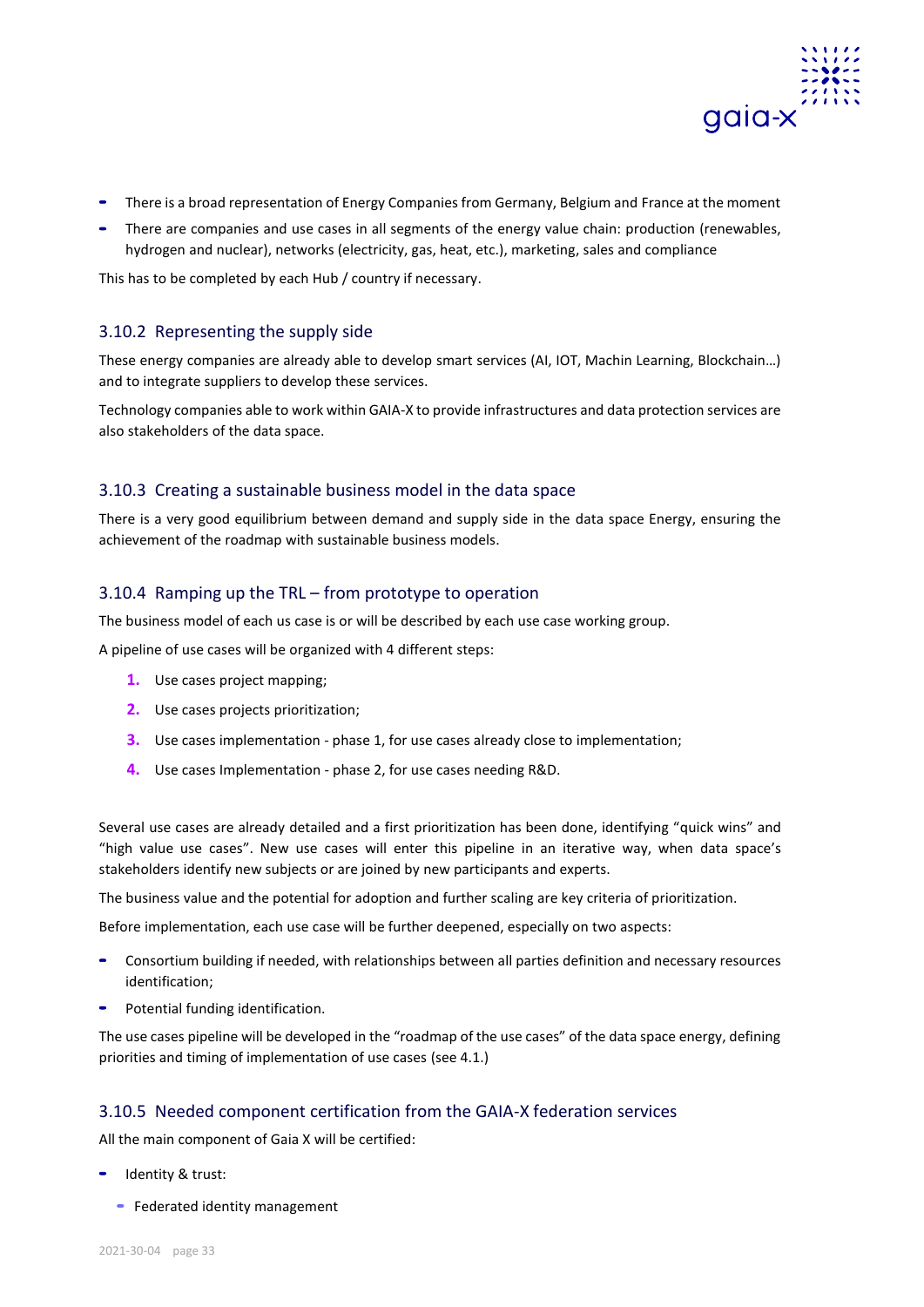

- **-** Trust management
- **-** Federated access
- **-** Federated catalogue:
	- **-** Self-description
	- **-** Service governance
	- **-** Monitoring & metering
- **-** Sovereign data exchange:
	- **-** Policies & usage control
	- **-** Usage control for data protection
	- **-** Security concepts
- **-** Compliance:
	- **-** Relation between service providers and consumers
	- **-** Rights and obligations of participants
	- **-** Onboarding & certification

## <span id="page-34-0"></span>4 Evolution of the energy data space

## <span id="page-34-1"></span>4.1 Roadmap of the evolution

The roadmap of the data space energy will include 2 roadmaps, that will be built and actualized in consistency:

- **-** The roadmap of the use cases (based on the pipeline of use cases described above) that will need to be detailed in 2021
- **-** The technical roadmap of GAIA-X infrastructures and services labeled by GAIA-X, ensuring use cases development; there will be a common technical layer of infrastructures and services ensuring secured data exchange and interoperability.

## <span id="page-34-2"></span>4.2 Quick-wins (for 2021)

- **-** Define the data space governance (how to enter the core team and the data space? what rights and duties of the core team and attendants?)
- **-** Build a community of cross-border European actors
- **-** Define the data space roadmaps, as described above
- **-** Qualify first use cases and build some demonstrators for implementation in 2022
- **-** Lay the foundations around existing shared semantics

Use cases quick wins will be detailed in the soon-to-come roadmap.